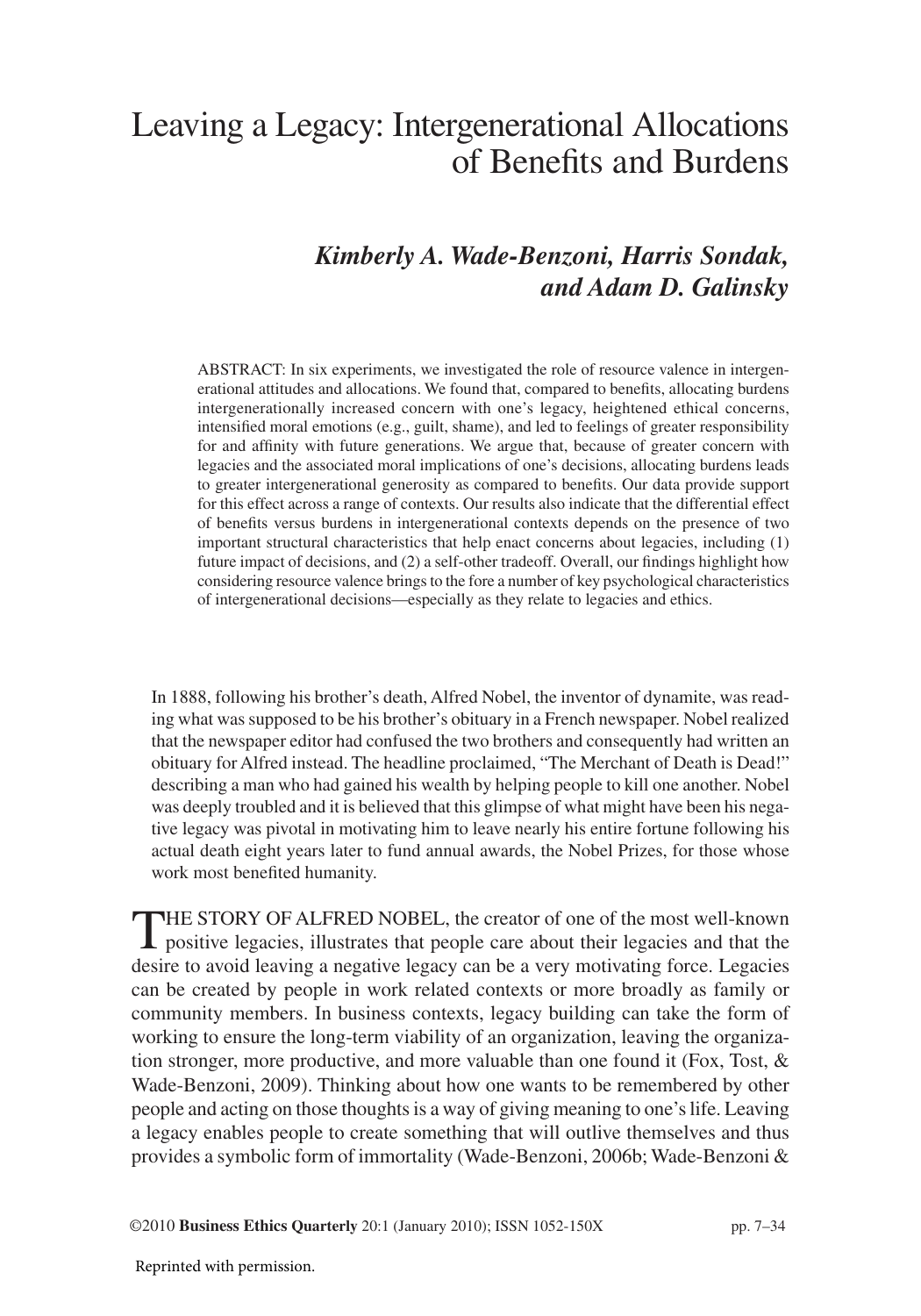Tost, 2009). In effect, people can connect themselves to future others through their legacy, even if they do not interact or even exist contemporaneously with them in the social environment.

Legacies are relevant whenever consequences of one's actions are inherited by future generations of organizational members or societal cohorts. A typical and potentially problematic aspect of decisions that affect future generations is that the interests of future individuals often conflict with the interests of present decision makers. An intergenerational dilemma arises when a course of action that is in the best interest of others in the future requires a sacrifice on the part of individuals in the present (Wade-Benzoni, 2002, 2008; Wade-Benzoni, Hernandez, Medvec, & Messick, 2008; Wade-Benzoni & Tost, 2009). Although intergenerational terminology has traditionally been applied to broad social issues, such as global environmental change, or to family issues, such as the transfer of wealth from parents to children, research on intergenerational dilemmas has emphasized that applying an intergenerational framework is a useful way to conceptualize organizational issues that share characteristics with these more traditional applications (Wade-Benzoni, 2002). Past, present, and future sets of organizational actors can be thought of as different "generations" in organizations. Managers often make decisions involving long-term consequences for their organizations, and thus, these decisions affect future generations of organizational stakeholders.

Intergenerational dilemmas are ubiquitous in contemporary organizations. Consider, for example, a situation in which an executive is faced with the decision of using a more expensive but sustainable energy source that will better conserve resources for future social actors but will cut into current company profits, or instead using a nonrenewable resource that will save the company money in the short-term but pollute the environment (Tost, Hernandez, & Wade-Benzoni, 2008). Similarly, an intergenerational tradeoff exists when corporate leadership chooses to hide corporate losses through complex accounting procedures in order to inflate current company value (and thus benefits gained through leadership positions in the form of salary and other financial incentives) despite the costs to future generations of organizational actors and shareholders who will likely have to deal with the burdens of declining stock prices, negative publicity, and potential corporate demise when such misdeeds are eventually discovered (Tost, Hernandez, & Wade-Benzoni, 2008).

Given that the present generation can potentially impose large and not easily reversed long-term consequences on future generations, intergenerational decisions clearly involve ethical considerations. In the areas of philosophy and law, recognition of intergenerational dilemmas has led scholars to theorize about the extent to which present actors are morally obligated to protect the interests of future others (e.g., Barry, 1989; Richards, 1981; Weiss, 1989). At the same time, economists have sought to determine the balance between the interests of present decision makers and future others that produces optimal levels of efficiency (e.g., Kotlikoff, 1992; Portney & Weyant, 1999). In contrast to these normative approaches, and consistent with the approach taken in the emerging field of behavioral ethics (De Cremer, Forthcoming), psychological research on intergenerational conflict of interest has taken a descriptive approach that focuses on identifying the psychological factors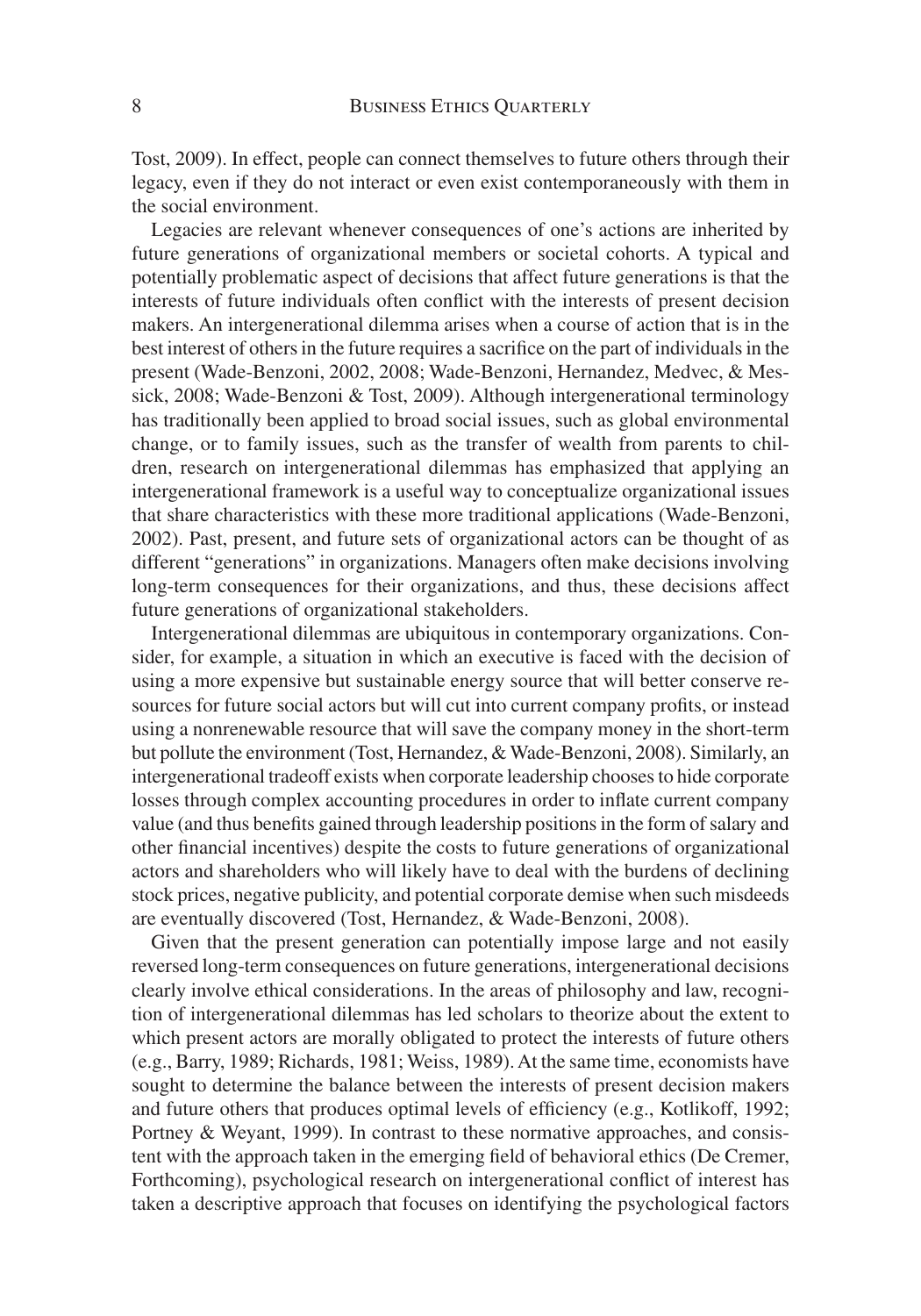that affect the actual decision making behavior of present actors (see Tost, Hernandez, & Wade-Benzoni, 2008; Wade-Benzoni, 2006a; Wade-Benzoni & Tost, 2009, for reviews).

One of the most consistent findings from behavioral ethics research is that when people experience ethical dilemmas, psychological biases operate to influence moral awareness and judgments in a self-serving manner (De Cremer, Forthcoming). Further, these self-favoring biases enable people to persist in viewing themselves as ethical even while making decisions that may compromise the interests of others and society at large (Chugh, Banaji, & Bazerman, 2005; De Cremer, Forthcoming; Tenbrunsel, Diekmann, Wade-Benzoni, & Bazerman, Forthcoming). Research has thus emphasized the powerful impact of self-interest on ethical reasoning. Fox, Tost, & Wade-Benzoni (2009) point out that behavioral ethicists who have focused on motivations for ethical behavior have tended to argue either that organizations should reward ethical behavior, thus eliminating or minimizing the perception of conflict between ethical behavior and material self-interest (e.g., Fudge  $&$  Schlacter, 1999), or simply that organizations should focus on hiring virtuous employees (e.g., Lantos, 1999). Research on intergenerational decisions, however, has taken a different approach—emphasizing social psychological factors that affect intergenerational bene ficence in the face of conflict of interest between present and future generations. In this paper, we will build upon prior research on intergenerational decision making to investigate the role of resource valence and legacies in influencing ethical behavior in intergenerational contexts.

Intergenerational allocation decisions can involve a range of resources and the nature of those resources can make a pivotal difference in intergenerational decisions—especially as it relates to the notion of legacies. Decision makers may be allocating desirable benefits (e.g., profit, enjoyable activities, or natural resources) or, in contrast, they might be distributing burdens that they and others wish to avoid  $(e.g., debt, undesirable tasks, or hazardous waste)$ . In the case of benefits, acting on the behalf of future generations involves consuming fewer desirable resources in order to preserve some portion of them for future others; in the case of burdens, intergenerational beneficence is demonstrated by leaving fewer undesirable things for future others.

Much work in psychology has shown that burdens matter more than benefits for attitudes and behaviors (Baumeister, Bratslavsky, Finkenauer, & Vohs, 2001). The current research explores whether the valence of the resource being allocated affects thoughts and attitudes about legacies as well as allocations between present and future actors. In a series of experiments, we predict and find that the intergenerational allocation of burdens in comparison to benefits increases concern with one's legacy as well as generosity toward future others. We also find that heightened ethical concerns underlie the difference between benefits and burdens in intergenerational allocations, and both an intertemporal dimension and a self-other conflict must be in place for this effect of valence to emerge.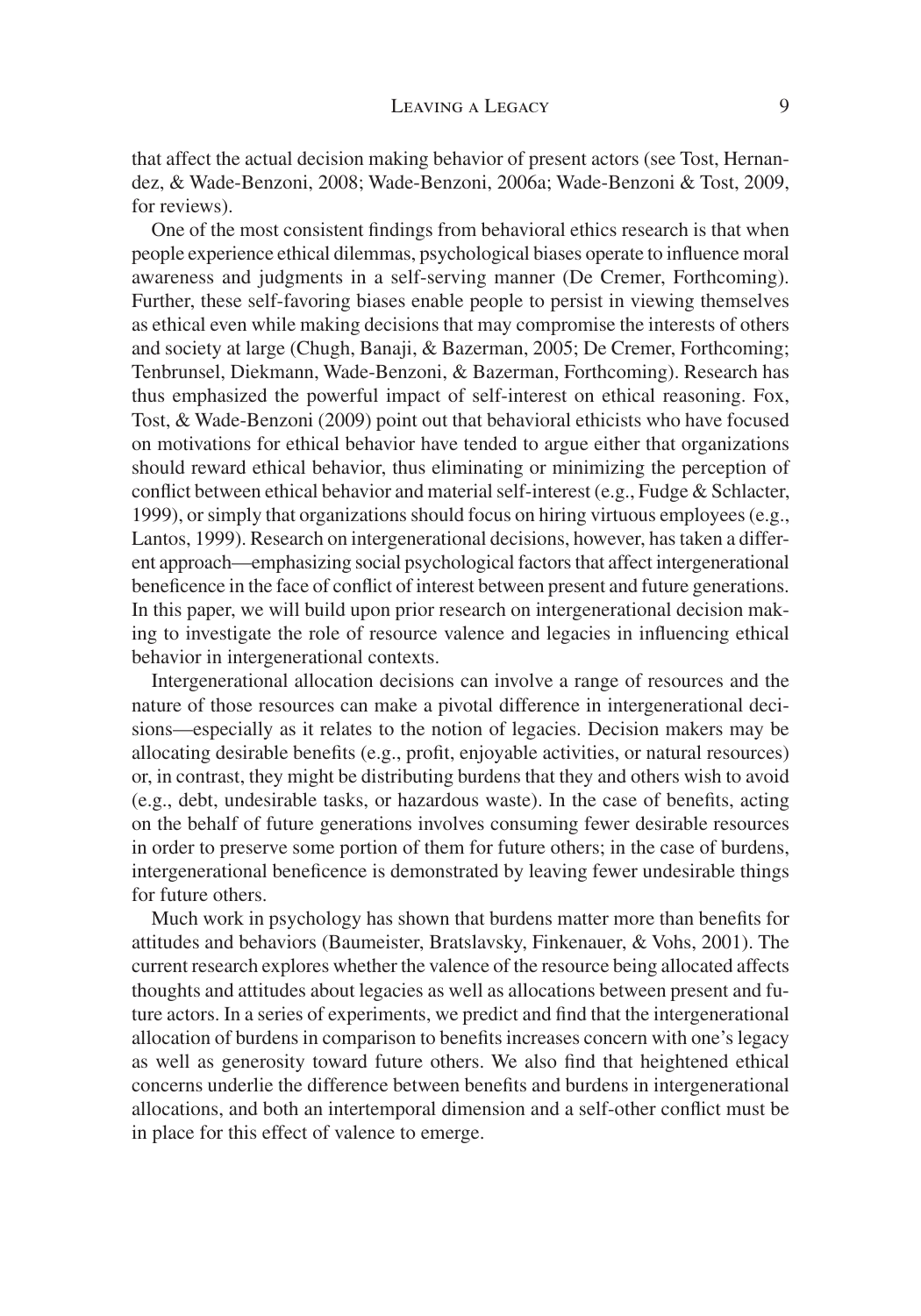#### ALLOCATING BENEFITS AND BURDENS

The majority of studies in the literature on interpersonal allocations have focused on positive or beneficial resources. Although some researchers have characterized benefits and burdens as simply the inverse or absence of each other (Elster, 1992; Mikula, 1980), research in social psychology and organizational behavior suggests that the treatment of benefits and burdens are not psychologically equivalent and that distributing benefits and burdens results in very different decision processes (Griffith & Sell, 1988; Lamm & Kayser, 1978; Mannix, Neale, & Northcraft, 1995; Northcraft, Neale, Tenbrunsel, & Thomas, 1996; Okhuysen, Galinsky, & Uptigrove, 2003; Sondak, Neale, & Pinkley, 1995; Törnblom, 1988).

Diverse research in psychology provides evidence that negative events elicit more physiological, affective, cognitive, and behavioral activity and prompt more cognitive analysis than neutral or positive events (Taylor, 1991). Negative events are more likely to capture attention and are considered and contemplated for longer periods of time than are positive or neutral events (Abele, 1985; Bohner, Bless, Schwartz, & Strack, 1988; Pratto & John, 1991), and they are perceived as more complex and bring forth more causal attributional activity than do positive events (Peeters & Czapinski, 1990, Weiner, 1985). Baumeister et al. (2001: 323) eloquently summarize these points: "The greater power of bad events over good ones is found in everyday events, major life events (e.g., trauma), close relationship outcomes, social network patterns, interpersonal interactions, and learning processes. Bad emotions, bad parents, and bad feedback have more impact than good ones, and bad information is processed more thoroughly than good. The self is more motivated to avoid bad self-definitions than to pursue good ones. Bad impressions and bad stereotypes are quicker to form and more resistant to disconfirmation than good ones.  $\dots$  Hardly any exceptions (indicating greater power of good) can be found. Taken together, these findings suggest that bad is stronger than good, as a general principle across a broad range of psychological phenomena." In so far as we can assume that enduring a burden is experienced as a negative event, and enjoying a benefit is experienced as a positive event, we would expect that burdens weigh more heavily in allocation decision making processes as compared to benefits.

Research in negotiation contexts has directly compared allocations of benefits to burdens and found that people are willing to pay more to avoid a burden than to gain an equal benefit, and would require much greater compensation to accept a burden than to give up a benefit (Northcraft et al., 1996). In addition, negotiators reject burdens more strongly than equal benefits are pursued (Sondak et al., 1995) and negotiating the allocation of burdens generates more self-interested and competitive behavior compared to negotiating over benefits (Okhuysen et al., 2003). Generally, in negotiations, burdens weigh more heavily than benefits and lead to more self-interest and contentiousness toward others.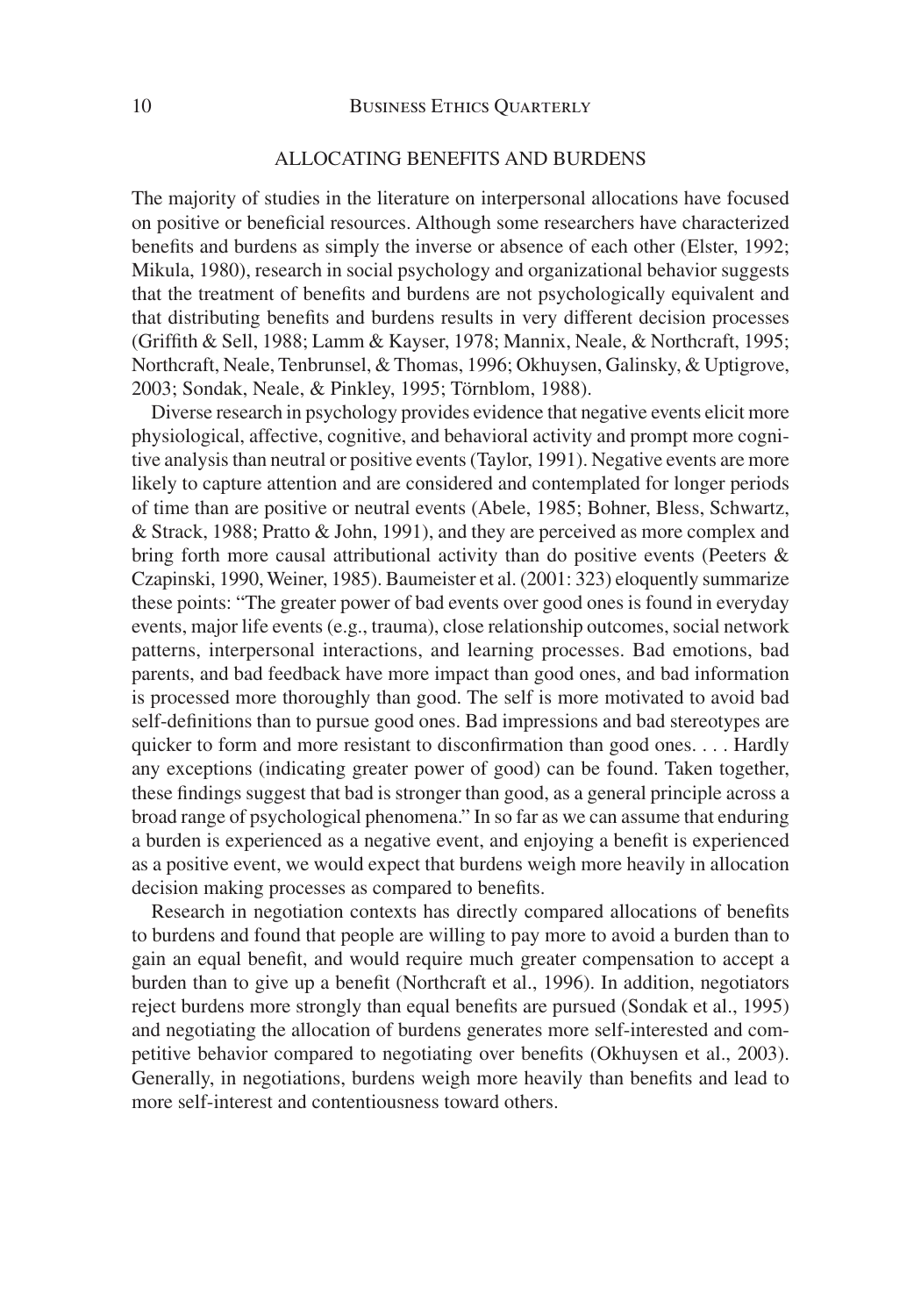#### INTERGENERATIONAL CONTEXTS

In traditional negotiation situations, because joint or collective decisions are required, people can expect the other negotiating parties to be concerned with their own interests and thus are not solely responsible for determining others' outcomes. In contrast, in the intergenerational contexts examined in this set of studies, future generations do not have a voice in present allocation decisions. The structural power asymmetry that characterizes this type of intergenerational context is similar to dictator games—a paradigm used by experimental economists in which decision makers have unilateral choice about the outcomes to themselves and others (e.g., Bolton, Katok, & Zwick, 1998; Forsythe, Horowitz, Savin, & Sefton, 1994; Hoffman, McCabe, & Smith, 1996). Although power asymmetry is a feature shared by both dictator and intergenerational decisions, an important difference between the two is that intergenerational decisions involve a temporal dimension. Time delay between decisions and consequences has been shown to have systematic effects on allocations of resources. There is a well-established literature on intertemporal choice showing that people discount the value of resources that they themselves will consume in the future reflecting an inborn impatience and preference for immediate over postponed consumption. In addition, as time delays increase, people have greater difficulty fully understanding the consequences of their decisions (see Loewenstein, 1992, for a review).

The barriers created by the temporal component are compounded in the intergenerational context by the fact that it is others, rather than oneself, that will be affected in the future by one's decisions (Wade-Benzoni, 1999, 2002, 2008). De Cremer (Forthcoming) notes that moral prescriptive norms dictate that we should act in responsible ways that do not hurt the interests of others. Thus, the addition of a self-other tradeoff inherent in intergenerational decisions brings an ethical dimension to intertemporal decisions. When making tradeoffs between the well-being of oneself and that of others, there is a tension between self-interest and the desire to benefit others. Although people may care about the outcomes to others, tradeoffs between one's own and others' well-being can be skewed to the point where little weight is put on the effect of one's decisions on others (Loewenstein, Thompson, & Bazerman, 1989).

If it is difficult for individuals to forego consumption for their own deferred benefit  $(i.e., to delay gratification)$  or to resolve a burden quickly  $(i.e., not to procrastinate)$ , we might expect that it would be even more difficult to eschew a benefit or rectify a burden for the benefit of another person in the future. The combination of interpersonal and intertemporal dimensions that characterizes intergenerational situations, however, creates conditions of special significance. Specifically, it enables the possibility that decisions can influence one's legacy.

# LEGACIES AND ETHICS

The concept of a legacy emerges when a person's behavior has implications for other people in the future. The enduring impact of one's behavior over time is central to creating a legacy: one cannot create a legacy by having a fleeting impact, or by affect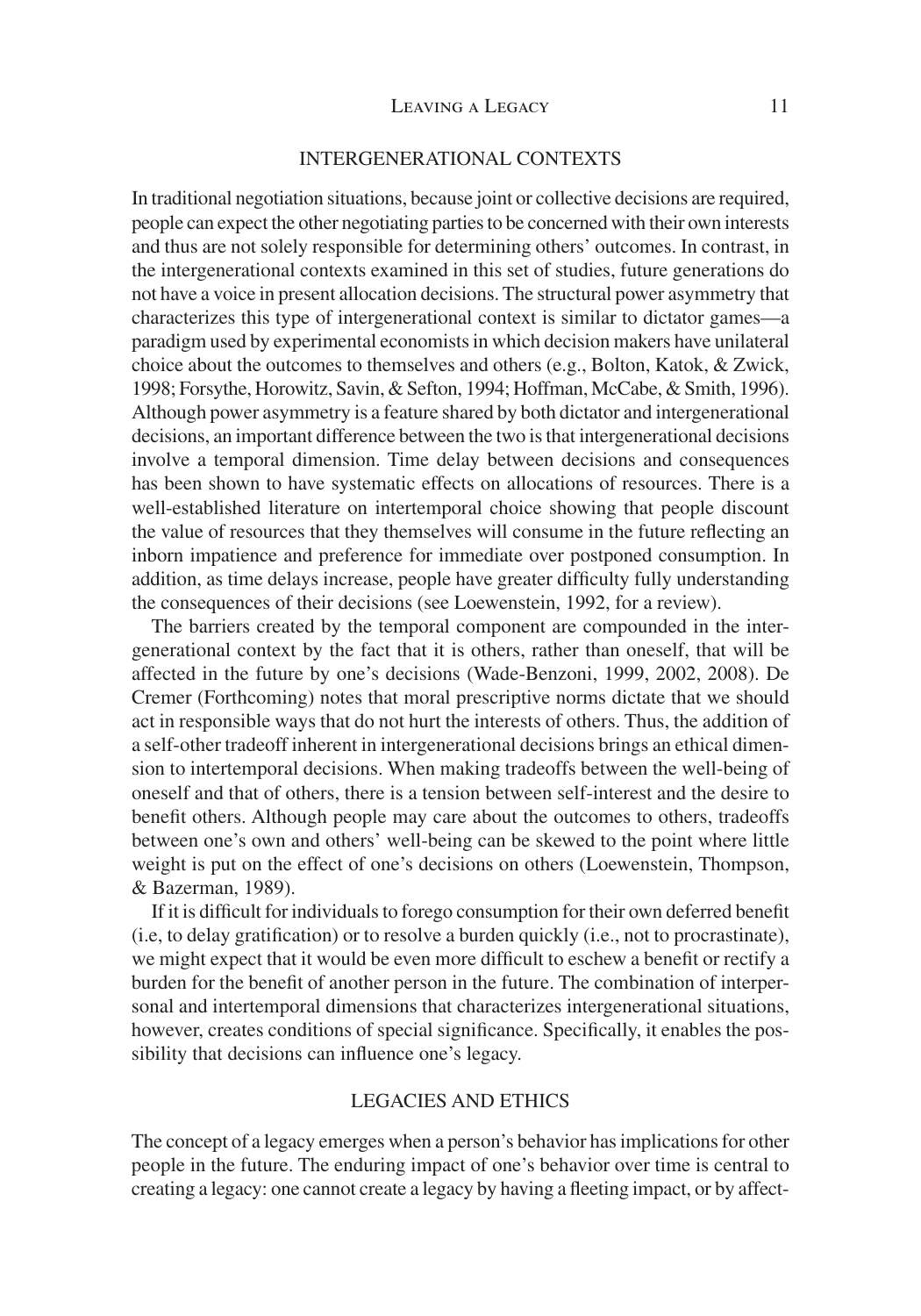ing merely one's own future self (Wade-Benzoni, 2006b). People seek to contribute in positive ways to the world they will leave behind (de St. Aubin, McAdams, & Kim, 2004; Grant & Wade-Benzoni, 2009). Contemporary research on concern for and commitment to the well-being of future generations has highlighted the desire to leave a positive legacy for the future as a central motivator of intergenerational generosity (McAdams & de St. Aubin, 1992). A deep and strong impetus for acting on the behalf of future generations is a desire to extend the self beyond mortal life (Becker, 1973; Kotre, 1984; McAdams, 1985). People strive to defy death by creating legacies that live on through their children, family business, books, paintings, reputation, family name, or other products that will survive beyond their physical existence. Through legacy creation, people can connect themselves to future others that will continue to exist in a social environment after they are no longer a part of it themselves. Believing that one has made a difference by leaving a group, an organization, a professional field, or the world a better place than it was when one entered it, is one way in which people gain a sense of purpose and meaning in their lives (Grant & Wade-Benzoni, 2009; Wade-Benzoni, 2003).

While this literature suggests that leaving a positive legacy can be a motivating force, we posit that the prospect of leaving a negative legacy looms even larger in intergenerational decisions. This motivation is related to beliefs that leaving burdens for powerless others is seen as more morally problematic than neglecting to leave them benefits. Empirical work by Sondak and Tyler (2007) supports the notion that people may hesitate to impose explicitly aversive outcomes on powerless others. Further, research by Mummendey and colleagues (e.g., Blanz, Mummendey, & Otten, 1997; Mummendey et al., 1992; Otten & Mummendey, 1999) show in several studies that people favored their ingroup when unilaterally allocating positive resources, but refrained from discriminating behavior when allocating negative resources.

We expect that ethical concerns follow the general pattern that negative events have a greater impact on people than positive events, and in the intergenerational context this influence will manifest itself as a greater concern with the moral implications of one's behavior and ultimately greater generosity toward future others when allocating burdens as compared to benefits. As discussed above, allocation decisions can be made unilaterally or through joint decision making processes, and may be targeted toward either present or future actors. In negotiation, where others can be expected to protect their own interests, people are more contentious and less generous to others when it comes to burdens as opposed to benefits. In contrast, the dictator context makes the other party more vulnerable to the decisions of the allocator, but is contained in the present. The intergenerational context includes this power asymmetry, but adds future orientation as well. We expect this combination of vulnerability of the other party and future orientation to intersect with the fact that burdens matter more than benefits and to result in three consequences: This combination of factors (1) focuses people's attention on their legacies, (2) raises more ethical concerns than other allocation contexts, and (3) leads people to be more generous in allocating burdens compared to benefits.

The effect of resource valence on self-interested behavior in intergenerational allocations that we predict and find is notably in contrast to the effect of valence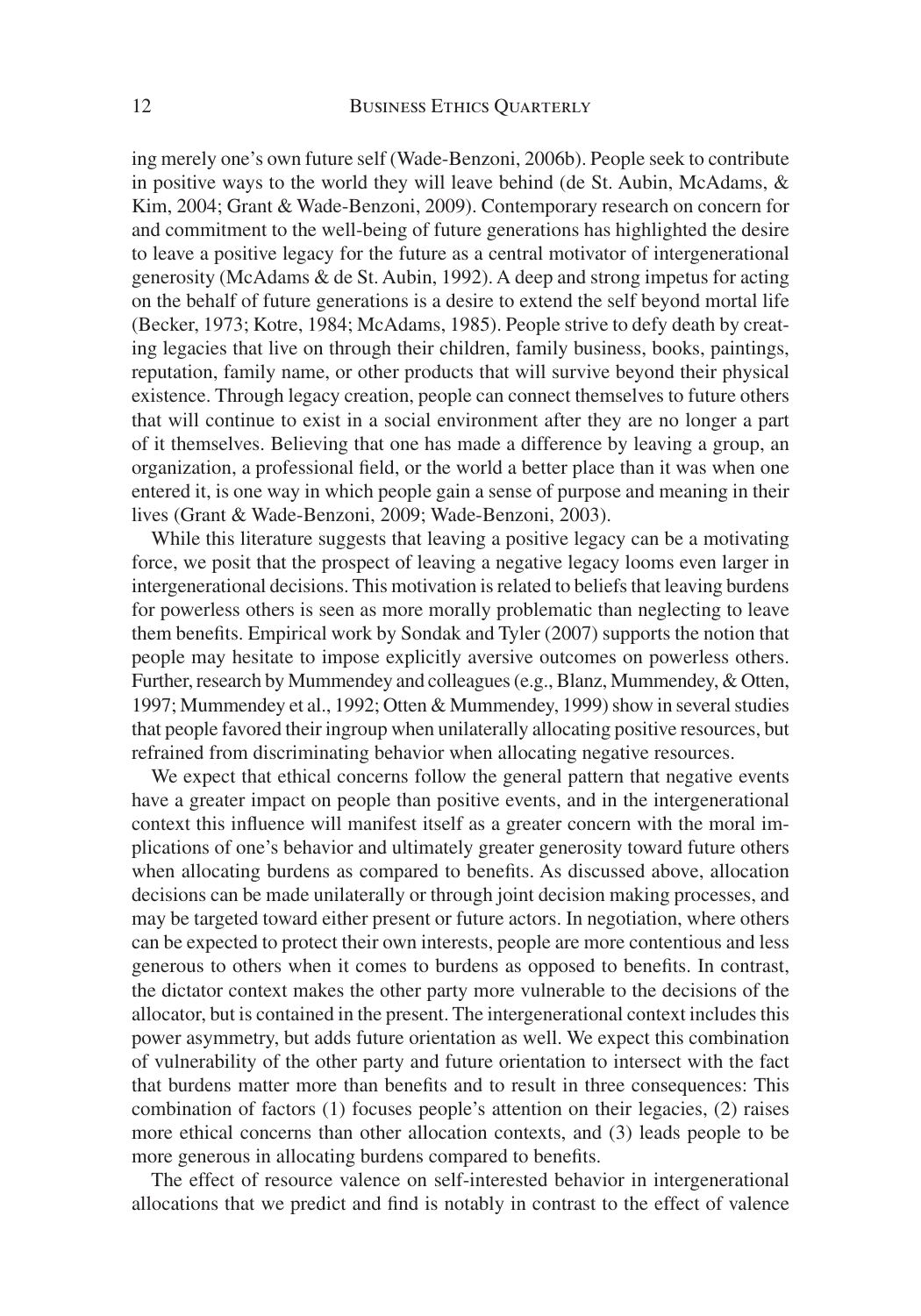found in negotiation contexts explored in earlier research. While negotiators become more self-interested and contentious in the face of burdens (Okhuysen et al., 2003; Sondak et al., 1995), in the intergenerational context people care more about avoiding leaving a burdensome negative legacy than about leaving a beneficial positive legacy. Thus, because the combined interpersonal and intertemporal components of intergenerational contexts uniquely engages concerns about legacies, the greater self-interest that is triggered in the distribution of burdens, as observed in negotiations, is tempered by concerns about legacies in intergenerational decisions.

# THE CURRENT EXPERIMENTS

We present a set of laboratory studies below demonstrating that resource valence plays a significant role in the extent to which people are concerned with their legacies and the welfare of future generations. Further, our experiments show that allocation preferences depend on resource valence, the intertemporal dimension of intergenerational contexts, and the involvement of the self as one of the recipients of the allocation.

In the first three experiments—Experiments 1, 2, and 3—we explore people's attitudes and feelings toward intergenerational allocations of benefits and burdens. The first of these experiments shows that people are more concerned about their lasting impact on future generations when asked to think about the creation of burdens for future generations as opposed to the preservation of benefits for them. The second experiment indicates greater concern for avoiding leaving a negative legacy than with leaving a positive one, and a greater sense of responsibility toward and affinity with those in the future when allocating burdens as opposed to benefits. The third of these experiments shows that moral emotions are more intense when people allocate burdens intergenerationally than when they allocate benefits.

In the next three experiments—Experiments 4, 5, and 6—we explore the role of resource valence in intergenerational allocation preferences. Based on the results of Experiments 1, 2, and 3, we predict and find in Experiment 4 that intergenerational generosity is greater when burdens are allocated to future others as compared to benefits. Experiments 5 and 6 highlight the relationship between resource valence and the importance of key structural features that characterize intergenerational contexts and enable the emergence of legacy concerns, including (1) future impact of decisions, and (2) a self-other tradeoff. We also explore the extent to which ethical concerns account for the effect of resource valence in intergenerational allocations.

# EXPERIMENT 1

In our first experiment we explore whether resource valence affects attitudes in intergenerational contexts. In particular, we predict that leaving burdens to future generations leads to more concern with one's legacy (as captured by a generativity measure) than diminishing the availability of benefits to them (Hypothesis 1). We explore concern with legacies in the context of a study about global warming—one of the most relevant and significant intergenerational issues in business and society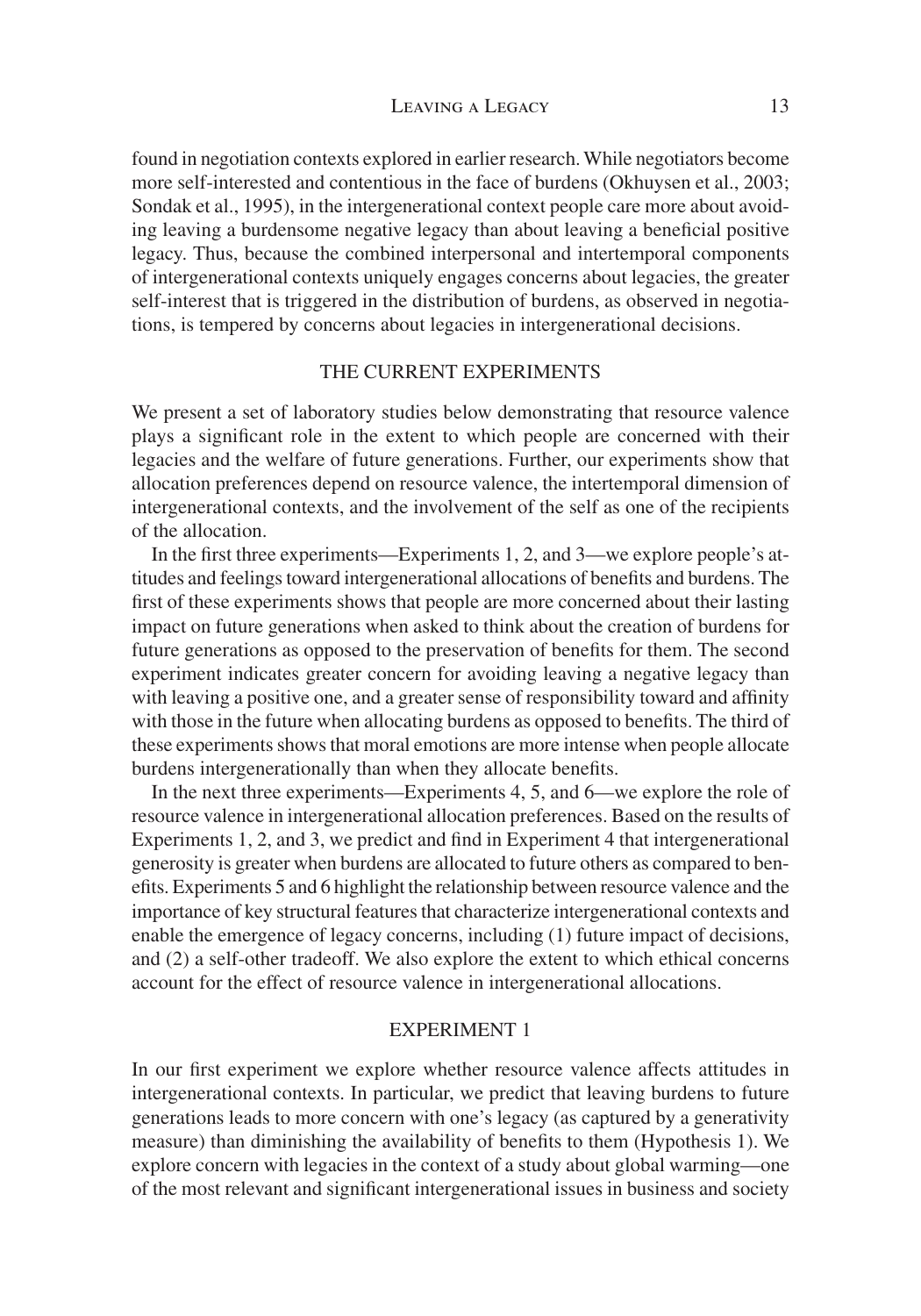today. To measure concern with their legacies, participants completed a modified version of the generativity scale developed by McAdams & de St. Aubin (1992); this scale measures the extent to which people are concerned for and committed to the well-being of future generations. Our prediction that resource valence will influence reported generativity is notable because the substantial literature on generativity (see de St. Aubin et al., 2004, for a review) has traditionally treated it as an individual difference. Prior research has demonstrated that, even controlling for age and other demographic factors, generativity is the single strongest and most consistent predictor of many dimensions of socially responsible behavior, including volunteerism and contributing one's time and one's money to family members and to community concerns (Rossi, 2001). To our knowledge, our experiment is the first to suggest that generativity can be a function of context as well as an individual difference.

#### *Methods*

#### Participants and Design

Participants were seventy-six undergraduate students at a large U.S. university. They participated in the experiment while waiting for a chance to win basketball tickets and were given a snack in exchange for their participation. The experiment consisted of two between-participants conditions: benefits vs. burdens.

#### Procedure

Participants received a packet containing instructions and the experimental task. They were given information about global environmental change and were told, "The decisions we make today about the management of global warming have far reaching effects since future generations inherit the consequences of our actions."

#### Manipulation of Resource Valence

In the *benefits condition*, the materials highlighted how global warming will affect the availability of beneficial resources for future generations. Specifically, participants were told:

Experts paint a grim scenario in which extreme weather patterns and climate related natural disasters are expected to diminish food and clean water supplies. As we make choices about whether or not and how much to change our behaviors today in order to preserve benefits for future generations we shape their options and thus our own legacy. Think about the legacy you leave as a result of behaviors that affect global warming and the preservation of benefits for future generations.

In the *burdens condition*, the materials highlighted how global warming will affect the level of burden imposed on future generations. Specifically, participants were told:

Experts paint a grim scenario in which extreme weather patterns and climate related natural disasters are expected to lead to greater spread of infectious diseases such as malaria and dengue fever. As we make choices about whether or not and how much to change our behaviors today in order to minimize burdens to future generations we shape their options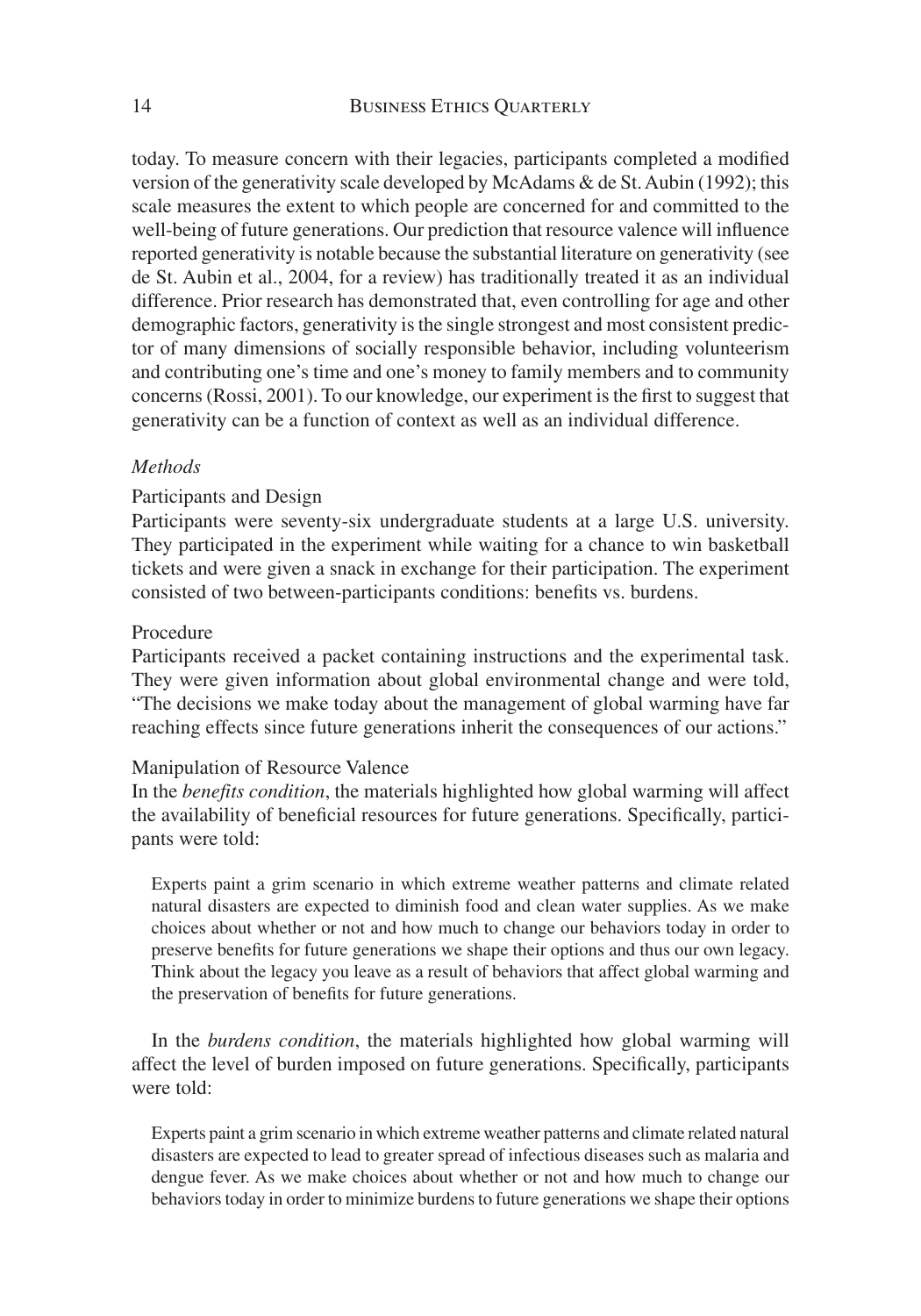#### LEAVING A LEGACY 15

and thus our own legacy. Think about the legacy you leave as a result of behaviors that affect global warming and the creation of burdens for future generations.

#### Generativity Measures

Participants next completed a nine-item modified version of a generativity scale developed by McAdams  $&$  de St. Aubin (1992). Specifically, they were asked to indicate the extent to which each of the following statements characterized them at this particular moment in time using a 7-point scale  $(1 = not at all, 7 = very much)$ so). The items included were ( $\alpha = .86$ ): I'm aware that my own existence on this planet is fleeting; I want to be remembered after I die; How to leave my mark on society is something I often think about; I hope that in some way, part of me will live on after I die; I want to make a lasting impact on this world; I feel as though I have made a difference to many people; I have made and created things that have had an impact on other people; I feel that I have done something that will survive after I die; I feel as though my contributions will persist over time.

#### *Results and Discussion*

In support of Hypothesis 1, results confirm that generativity was greater when people were thinking about global warming in terms of the creation of burdens for future generations ( $M = 4.90$ ,  $SD = 1.01$ ) versus the preservation of benefits (M)  $= 4.10$ , SD = .96) (F(1,74) = 12.44, p = .001). These results suggest that concern for the legacy one leaves is greater in the case of burdens than benefits. In the next experiment we investigate in more detail the link between resource valence and concern with legacies.

#### EXPERIMENT 2

In this experiment, we investigate why burdens as compared to benefits promote more generativity and concern with one's legacy as demonstrated in Experiment 1. First, we expected to replicate the results of Experiment 1 that people will be more concerned about their legacy in the case of burdens as compared to benefits, but using a different measure that asks participants directly about legacies rather than indirectly using a generativity scale. We also expect that participants will be more concerned with avoiding leaving a negative legacy than with leaving a positive legacy (Hypothesis 2). When people are thinking about future generations in terms of their own legacy, future generations are transformed from a social category of total strangers that they will never meet to one of life partners through whom the goal of legacy creation and even a kind of immortality can be accomplished (Hernandez, Chen, & Wade-Benzoni, 2006). Thus, since people are thinking more about their legacy in the case of burdens as compared to benefits, they will feel greater responsibility toward and affinity with future generations in the case of burdens (Hypotheses 3 and 4). Finally, based on our earlier discussion of how distributing burdens heightens ethical concerns, we propose that allocating burdens as compared to benefits to future generations creates more of a moral dilemma for present decision makers (Hypothesis 5).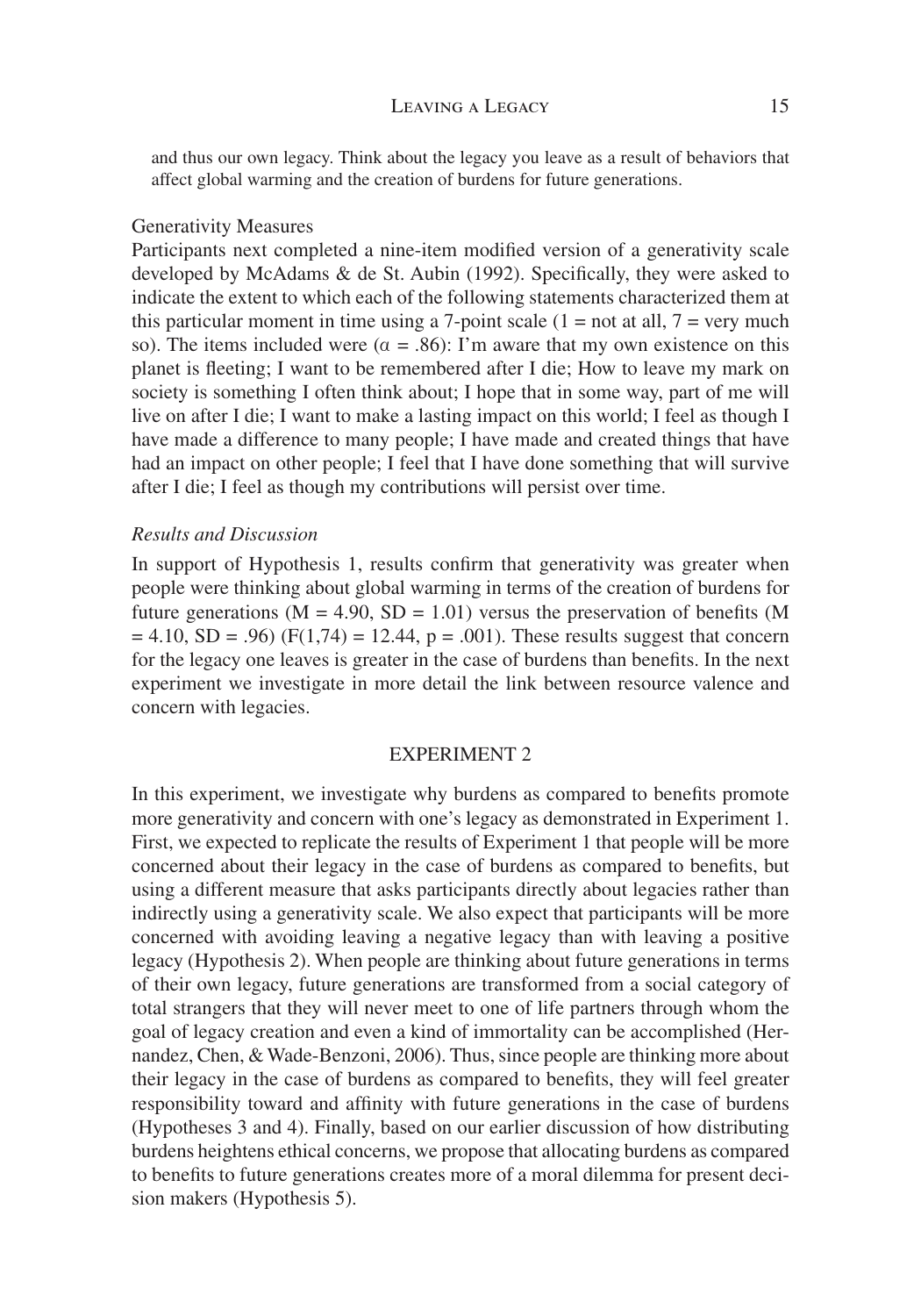# *Methods*

# Participants and Design

Participants were 101 MBA students at a large U.S. university. Students participated in the experiment in the context of a class exercise. The experiment consisted of two between-participants conditions: benefits vs. burdens.

# Procedures

Procedures were similar to Experiment 1 in that participants were given information about global warming. Participants were debriefed by the instructor as part of the class discussion.

# Manipulation of Resource Valence

In the *benefits condition*, participants were told that as we make choices about whether or not and how much of the earth's beneficial resources (such as oil, natural gas, forests, and fish) to consume today we shape the options for future generations and thus our own legacy. They were then asked to think about the legacy they leave as a result of their consumption of the earth's beneficial resources.

In the *burdens condition*, participants were told that as we make choices about whether or not and how much of the burdensome substances (such as garbage, toxic waste, nuclear waste, and greenhouse gases) to minimize today we shape the options for future generations and thus our own legacy. They were then asked to think about the legacy they leave as a result of the management of burdensome substances.

# Measures

After reading the information described above, participants responded to a series of questions. They were asked to indicate the extent to which they agreed with the following statements using a 7-point scale  $(1 = not at all, 7 = very much so)$ . To measure concern with legacies, they responded to two items: It is important to me to leave a positive legacy for future generations; It is important to me to avoid leaving a negative legacy for future generations. These two items were only modestly correlated and were thus analyzed separately,  $(r(101) = .191, p = .056)$ . To measure responsibility and affinity, participants responded to the following two items: I feel a sense of responsibility to future generations; I feel an affinity for future generations. To measure ethical concerns, participants completed four items ( $\alpha = .88$ ): Considerations of ethics come into play when I think about future generations; Moral implications are important when I think about future generations; Considerations of social responsibility are important when I think about future generations; Considerations of fairness are important when I think about future generations.

# *Results and Discussion*

To test how resource valence affected concerns about avoiding leaving a negative legacy and with creating a positive legacy, we a conducted a 2 (benefit vs. burden) by 2 (type of legacy: positive vs. negative) mixed model ANOVA with repeated measures on the second factor. Two main effects emerged. Legacy concerns were greater in the burdens condition  $(M=5.89, SD=.86)$  than the benefits condition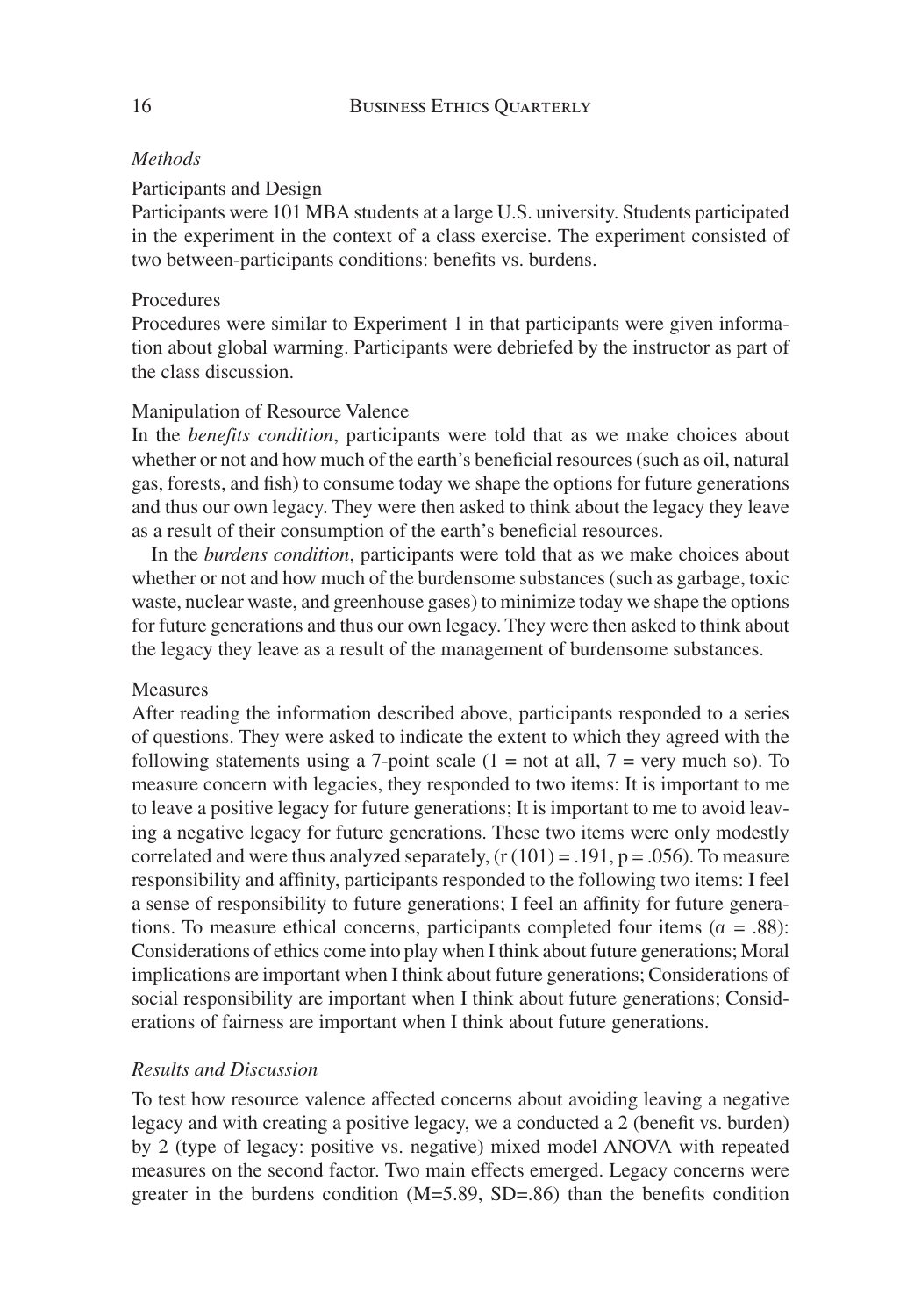$(M=5.31, SD=1.03)$   $(F(1,99) = 9.42, p = .003)$ , again in support of Hypothesis 1. Further, people were more concerned with avoiding leaving a negative legacy (M  $= 5.79$ , SD = 1.44) than with leaving a positive legacy for future generations (M = 5.44, SD = 1.10),  $F(1, 99) = 4.72$ ,  $p = .03$ , in support of Hypothesis 2. The interaction was not significant,  $F < 1$ .

Participants reported a greater sense of responsibility to future generations in the case of burdens ( $M = 6.0$ ,  $SD = .82$ ) as compared to benefits ( $M = 5.5$ ,  $SD = .94$ ) (F  $(1,99) = 7.22$ ,  $p = .008$ ) in support of Hypothesis 3, and greater affinity with future generations in the case of burdens ( $M = 5.62$ ,  $SD = 1.05$ ) as compared to benefits  $(M = 5.0, SD = .94)$  (F (1,99) = 9.62, p = .003) in support of Hypothesis 4.

Recent evidence suggests that whether or not those in power are generous to others depends on feelings of responsibility (Chen, Lee-Chai, & Bargh, 2001; Overbeck & Park, 2001; Wade-Benzoni et al., 2008). More specifically, recent research on intergenerational decisions has shown that priming the present generation with power leads to greater feelings of responsibility and stewardship toward future generations, which consequently increases generosity toward them (Wade-Benzoni et al., 2008). In light of our finding that people feel more responsibility to future generations in the distribution of burdens as compared to benefits, our expectation that people will act more generously on the behalf of future generations in the case of burdens than benefits (which we test in Experiments 4–6) is reinforced.

Finally, we found that the mean for ethical concerns were significantly greater in the case of burdens  $(M = 5.5, SD = .90)$  than benefits  $(M = 5.1, SD = 1.18)$  (F (1,  $99$ ) = 4.64, p = .03), in support of Hypothesis 5.

# EXPERIMENT 3

In the next experiment, we explore whether reflecting on intergenerational allocations that one has made in one's own life influences the moral emotions that people experience. Emotions are responses to perceived changes, threats, or opportunities in the world, but in many cases it is only the self whose interests are directly affected by these events; in contrast, moral emotions are connected to social events that directly affect others (Haidt, 2003). Guilt, for instance, is often triggered by others' misfortunes when a person is responsible for causing the harm. Although different emotions vary on the extent to which they are linked to the interests of society or other people, the constellation of guilt, shame, disgust, regret, and embarrassment has been consistently viewed as comprising a set of moral emotions (Eisenberg, 2000; Haidt, 2001; Tangney, 1991; see Haidt, 2003, for a review). Zhong and Liljenquist  $(2006)$  found that recalling a time in which one acted unethically intensified the experience of moral emotions. Given that participants in the burdens condition in Experiment 2 thought that the situation was fraught with more ethical implications than those in the benefits condition, we predicted that recalling an experience involving burden allocation between oneself and future generations would activate more moral emotions than recalling a benefit allocation between oneself and future generations (Hypothesis 6).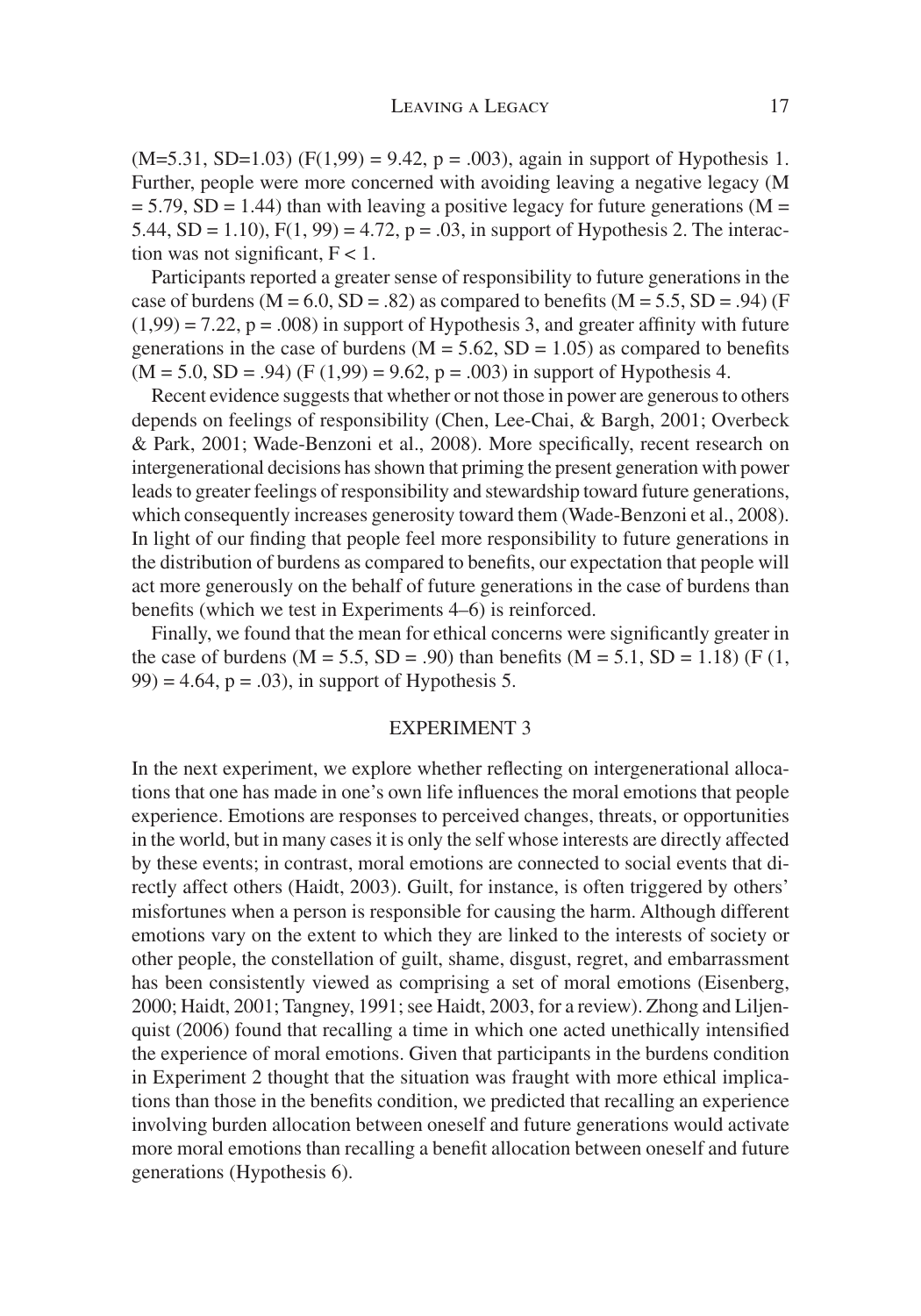# *Methods*

# Participants and Design

Participants were sixty-four MBA students at a large U.S. university. Students participated in the experiment in the context of a class exercise. The experiment consisted of two between-participants conditions: benefits vs. burdens.

# Procedures

Participants received a packet containing instructions and the experimental tasks. The first task participants completed comprised the experimental manipulation. Participants were asked to recall and write about a particular incident in their lives (for similar recall studies, see Galinsky, Gruenfeld, & Magee, 2003; Gollwitzer, Heckhausen, & Steller, 1990; Wade-Benzoni, Rousseau, & Li, 2006; Zhong & Liljenquist, 2006). Those participants assigned to the *burdens condition* were instructed to:

Please think of a time when you were in a position to allocate a burdensome resource between yourself and another person who would be affected by your decision in the future, but who would be unable to reciprocate your actions. For example, you were faced with a decision to leave an old mercury thermometer in the attic of a house you just sold, or to leave your successor with debt in a discretionary account just before accepting a new job. In the space provided below, please write a few sentences describing that incident:

# Those participants assigned to the *benefits condition* were instructed to:

Please think of a time when you were in a position to allocate a beneficial resource between yourself and another person who would be affected by your decision in the future, but who would be unable to reciprocate your actions. For example, you were faced with a decision to leave money in a discretionary account for your successor as you left a position in an organization, or to invest in research that would only pay off in your area after you had made a lateral move to another division. In the space provided below, please write a few sentences describing that incident.

After completing the recall task, participants were instructed: "Below are a number of words that describe different feelings and emotions. Indicate to what extent you feel each emotion when thinking about the incident you described above," and they used a 5-point scale anchored at  $1 = not$  at all,  $5 =$  extremely. The emotions that participants were asked to rate their experience were the same moral emotions that Zhong and Liljenquist (2006) used: disgust, regret, guilt, shame, and embarrassment ( $\alpha = .88$ ).

# *Results and Discussion*

We found support for our prediction that recalling a time when one allocated burdens between oneself and a future generation would produce heightened moral emotions compared to recalling allocation of benefits between oneself and future generations, in support of Hypothesis 6. Recalling an intergenerational allocation experience in-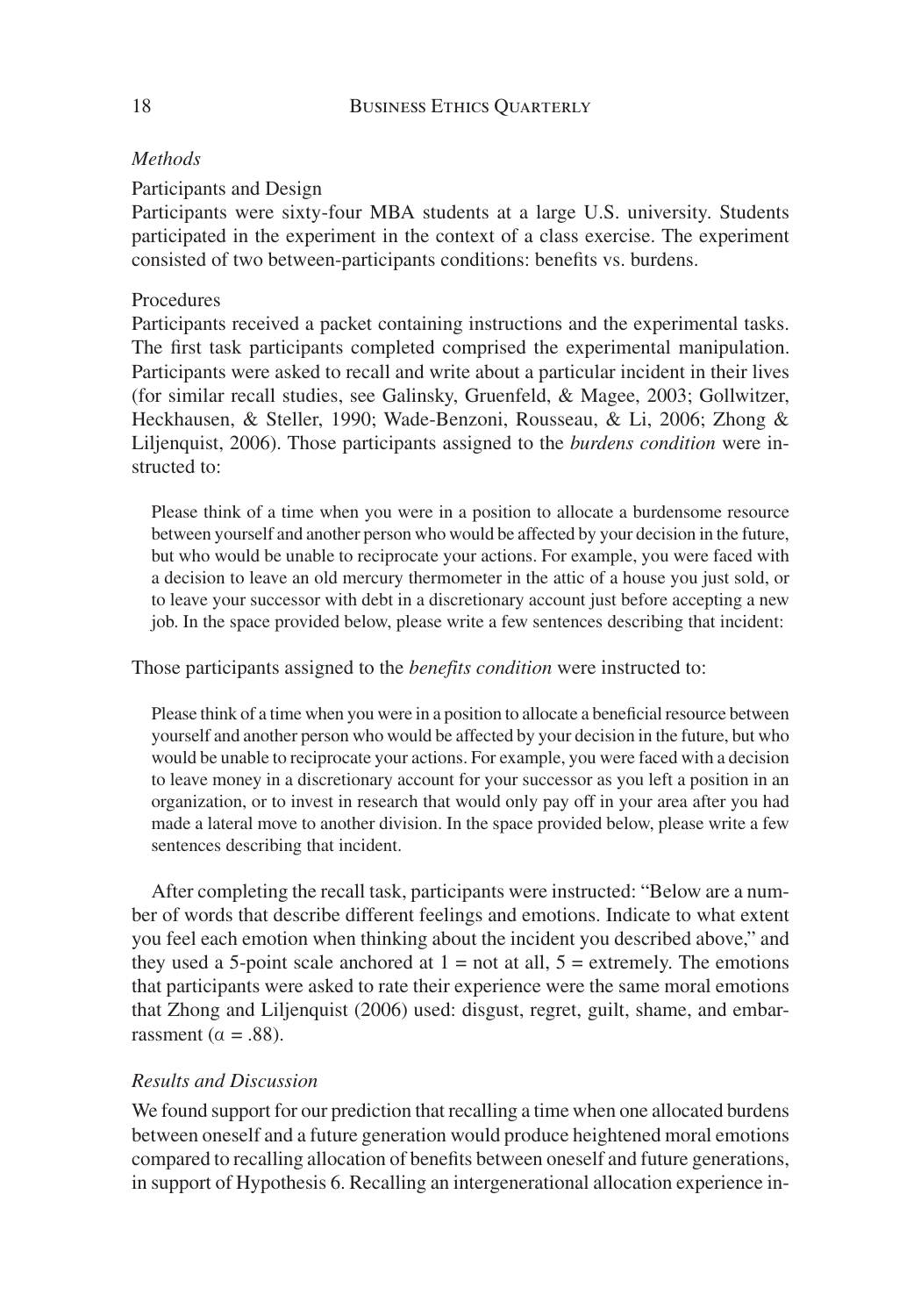volving burdens  $(M = 2.18, SD = 1.04)$  led to heightened moral emotions compared to benefits ( $M = 1.54$ ,  $SD = .92$ ),  $t(62) = 2.63$ ,  $p = .01$ . Intergenerational allocation of burdens inspired emotions that have been shown to be particularly connected to moral concerns.

The first three experiments demonstrate that people care about their legacies in intergenerational allocation contexts and that these concerns are affected by the valence of the resources being allocated. In addition, responsibility, affinity, and ethical concerns are heightened when burdens are being allocated to future generations. In the next three experiments we move from attitudes about intergenerational allocations to explore whether the intergenerational context creates allocation preferences that depend on resource valence as well as time delay and self-other conflict.

# EXPERIMENT 4

Based on our results that people are more generative when thinking about burdens as compared to benefits (Experiment 1), are more concerned with ethical issues in the case of burdens (Experiment 2), feel greater responsibility for and affinity with their successors in the case of burdens (Experiment 2), have greater concerns about legacies in the case of burdens (Experiment 2), are more concerned with avoiding leaving a negative legacy than with leaving a positive legacy (Experiment 2), and experience heightened moral emotions when allocating burdens intergenerationally (Experiment 3), we predict that people will be more beneficent to future generations when allocating burdens as compared to benefits (Hypothesis 7).

In the next experiment we simulated important features of intergenerational allocation situations as identified by prior research on intergenerational decisions (Wade-Benzoni, 2002; 2003; 2006b; 2008; Wade-Benzoni et al., 2008). These features include power asymmetry, lack of direct reciprocity, self-other conflict, time delay, role transition, and increasing consequences as resources are transferred from one generation to the next. The simultaneous presence of these features contributes to the creation of an intergenerational context and the associated psychology (Wade-Benzoni & Tost, 2009).

Related to the last feature, we note that intergenerational decisions are even more complicated when the consequences to future generations (whether they are positive or negative) increase over time. In these situations, intergenerational generosity involves deferring benefits so that they can grow, or addressing burdens to prevent them from mounting in the future. In the case of long-term investments, for example, future generations are expected to experience greater monetary benefits relative to those foregone by earlier generations. Similarly, future generations can experience more serious negative consequences as a result of the present generation leaving burdens for them (such as toxic waste that is buried and consequently poisons drinking water decades later) than would be experienced by the present generation had they handled the burdens themselves. In such cases, decisions and behaviors that affect actors in the present translate into more serious consequences for future actors. Since the parties who have control over the decision process (present generation) are not the parties with the most at stake (future generations), the dependency of future generations on the present generation is intensified. This feature further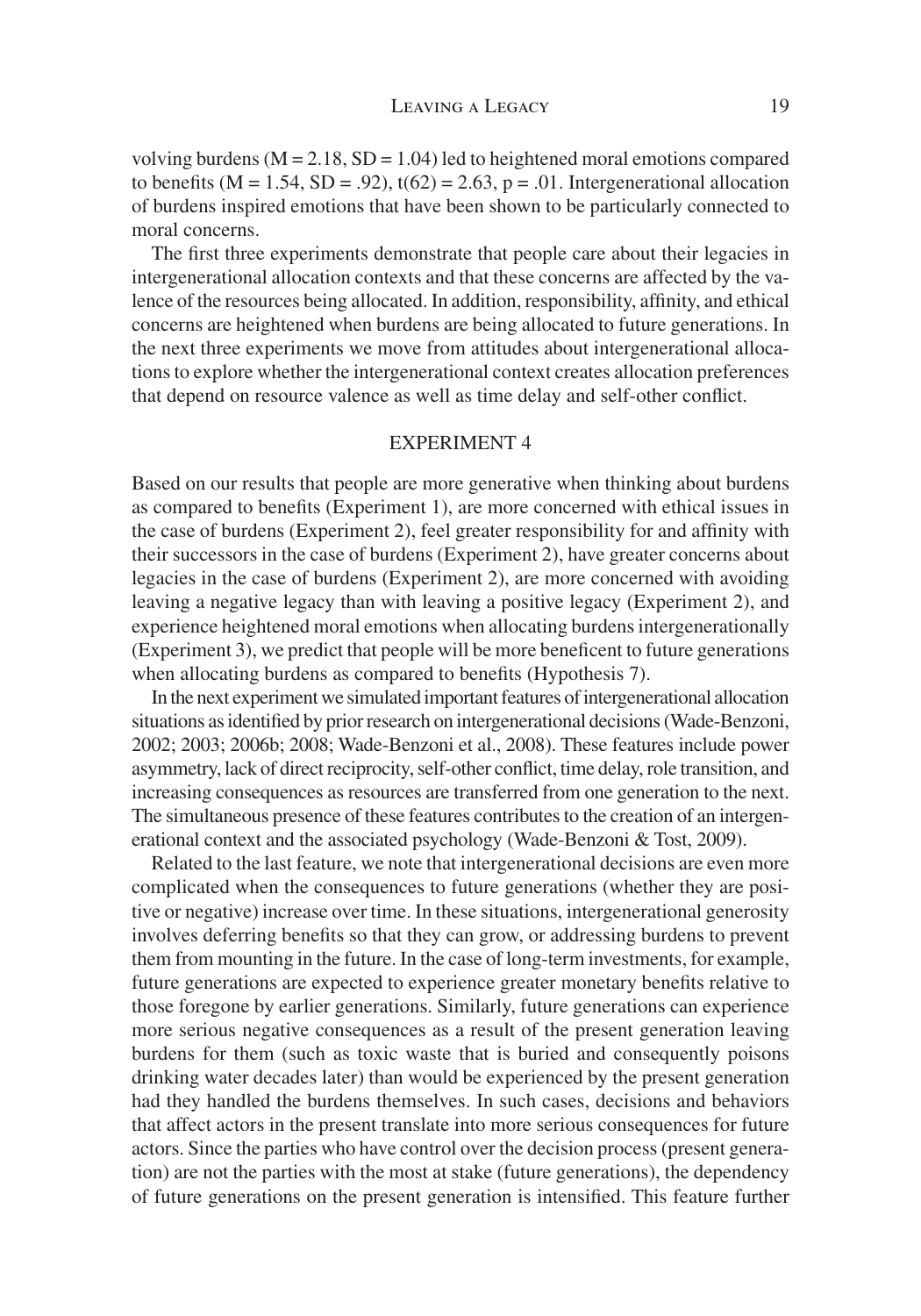elevates the dilemma that people face when allocating resources to powerless future others and exacerbates the inherent power asymmetry between present and future generations. Our remaining experiments include this feature as it helps capture the discounting aspect of intertemporal phenomena.

In Experiment 2 we found that allocating burdens led to a greater a sense of responsibility to future generations relative to benefits. People may not only subjectively feel a sense of responsibility to others but they may also be objectively responsible for creating the resource that needs to be allocated. We explored this other meaning of responsibility by testing whether being responsible for the creation of the resource would affect intergenerational generosity. Being responsible for creating the resource may make people more self-serving in the case of benefits (because they feel entitled to keep resources they created) but more other-serving in the case of burdens (because they feel guiltier about allocating burdens that they created to others), producing an interaction between responsibility and resource valence.

#### *Methods*

# Participants and Design

Thirty-two individuals on the administrative staff of a large U.S. university participated in this study. Participants were each paid \$5 to participate in the experiment, plus they were paid up to \$10 extra depending on their decisions. The experiment had a 2 (responsible vs. not responsible) by 2 (resource: benefit vs. burden) mixed model design with repeated measures on the second factor.

#### **Procedures**

Participants played the role of an employee in a mail order office equipment company. Participants were told that they were paid on commission and would receive 5% of what their company made today as a result of their decisions. They were also told that they had recently accepted a new job and would be leaving the company shortly, though they had a few tasks to complete before they left. Their job involved managing two separate funds. The first fund was their sales and marketing fund that could be used for immediate profit or could be invested in marketing to boost future sales. The second fund was their delivery fund, which could be used to cover the cost of deliveries or could be kept as profit. Twenty sales had been made and as a result there was \$100 in the sales fund and twenty boxes to deliver. Participants also currently had \$100 in their delivery fund.

Participants had two decisions to make. They had to decide how to allocate the sales fund—how much to keep for profits now versus how much to invest in marketing to boost future sales. They also had to decide how many boxes to deliver themselves versus how many to leave for a future employee (their replacement) to deliver. Thus, all participants allocated both benefits (sales fund) and burdens (boxes). The two decisions were counter-balanced across conditions, such that half the participants made the decision about the sales fund first, and the other half decided about the delivery of the boxes first. Participants were paid  $5\%$  of the amount the company made as a result of their decisions with respect to the sales fund and box delivery (in addition to the \$5 that they were paid to participate in the experiment).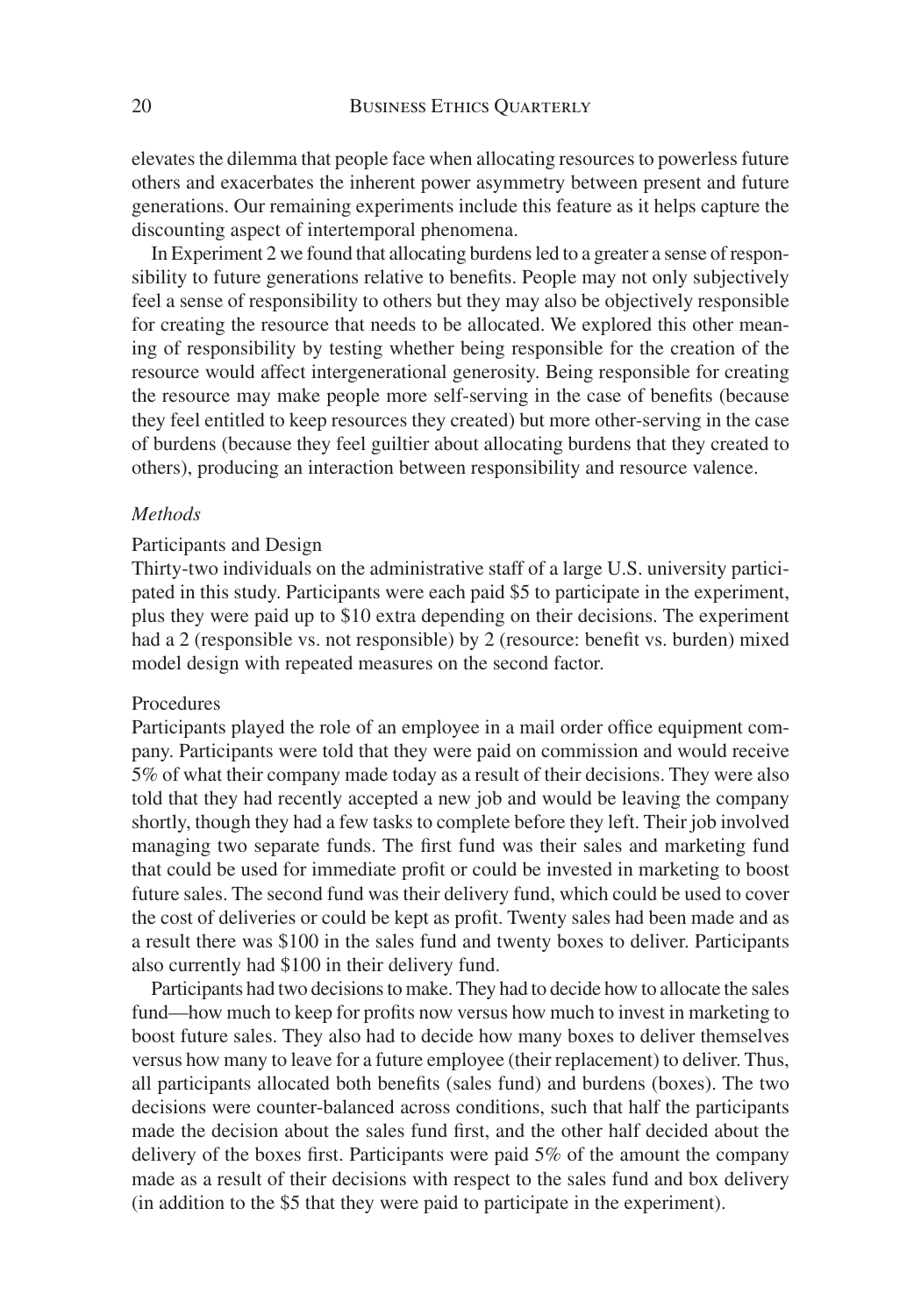# Responsibility Manipulation

Whether or not the present employee was responsible for the creation of the benefits or burdens was manipulated. In *the responsible condition*, participants were told that the \$100 in the sales fund and the 20 boxes to deliver were the result of 20 sales that they had made themselves. In the *not responsible condition*, participants were told that the \$100 in the sales fund and the 20 boxes to deliver were the result of 20 sales that had been made by another department in the company. In both conditions, the delivery fund was from a central company account and, thus, participants had no responsibility for creating it.

# Sales & Marketing Fund (\$100)

The amount invested in marketing was expected to increase future sales such that the company would receive a 50% increase in the amount invested. Thus, every dollar invested in the present translated into \$1.50 in the future. However, participants would not benefit personally from this future increase, but rather their replacement (who would also be paid as a percentage of sales) could benefit. For example, if participants decided that the company should keep all the money for profit today and invest none of it in marketing, the company would have \$100 today. Since they were paid 5% of this amount, participants would receive  $$5$  (\$100 $*$ 5% = \$5) now and their replacement would not benefit at all. If they invested all the money in marketing, the company would have \$150 in the future and, thus, they would receive no money and their replacement would receive  $$7.50 ($150*5\% = $7.50)$ . In other words, the money they kept meant an immediate benefit to them, but the money invested meant an even greater benefit to their replacement. To help them calculate how much the company would receive now and how much it would receive in the future as a result of their decisions, participants were provided with the following equations:

- (i) (*amount kept for profit*) = what the company receives today
- (ii) [(*amount invested into marketing*)\*(1.50)] = what the company receives in the future

(*amount kept for profit*) + (*amount invested into marketing*) = \$100

# Delivery Fund (\$100)

It cost the company \$5 to deliver each box. If participants chose not to use the delivery fund to deliver the boxes, the company kept the money for profit today. Once again, participants received  $5\%$  of this profit. However, if participants used the money for profit, the boxes did not get delivered until the replacement took over the job. For each undelivered box, the company kept \$5 in profit and participants received 25 cents (\$5\*5%=25 cents). However, each undelivered box cost the company 50% more in the future than was saved today because shipping rates were expected to increase by the time the replacement took over the job. Thus, for every box left undelivered, it cost the company \$7.50 in the future. Since the replacement received 5% of profits, this translated into a cost of 37.5 cents  $$7.50*5% = 37.5$  cents) for the replacement for every undelivered box. Thus, if participants delivered none of the boxes, it cost them nothing and it cost their replacement \$7.50 (20\*37.5). If they delivered all of the boxes, it cost them \$5 (\$100\*5%) and it cost their replacement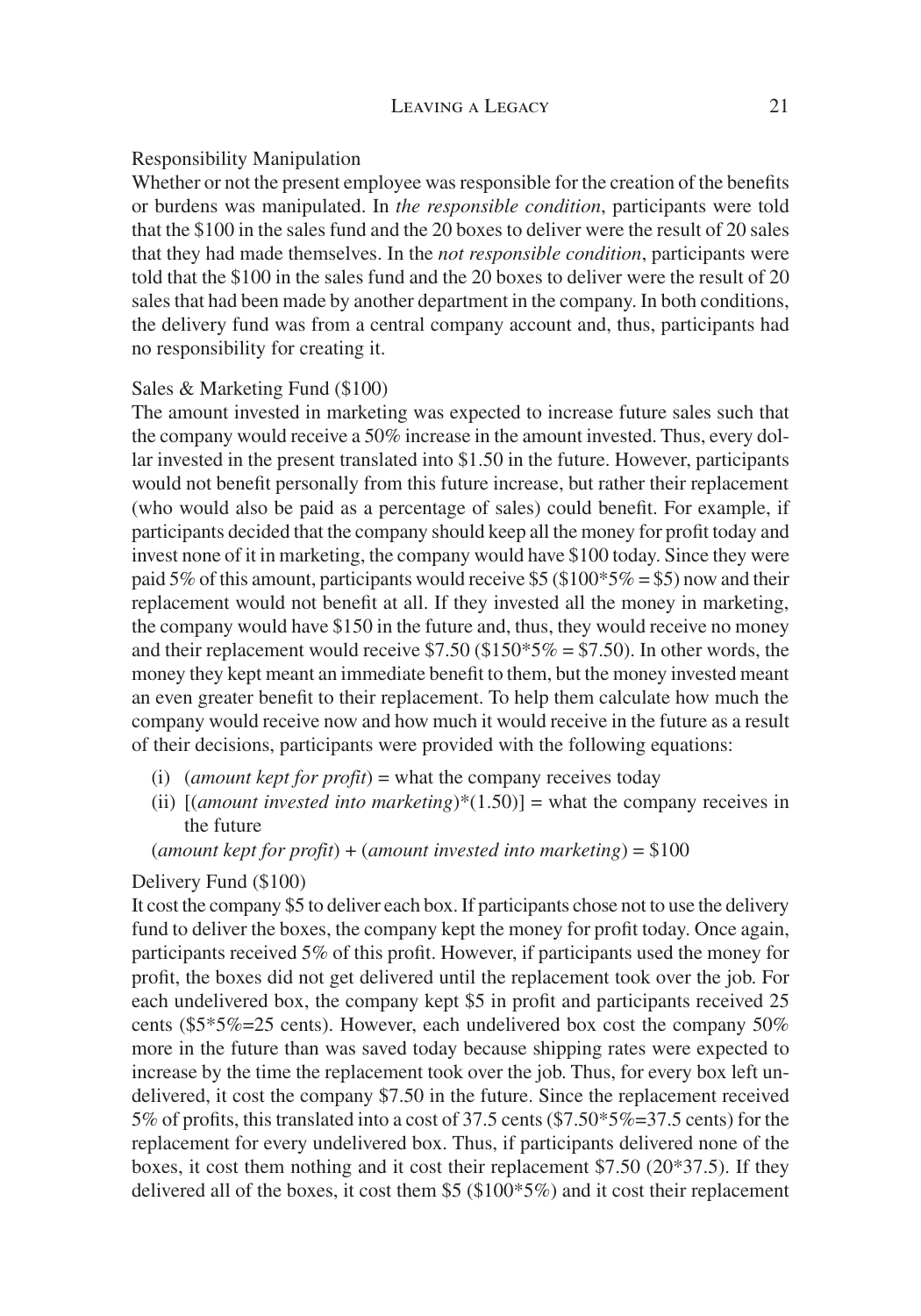nothing. In other words, each box delivered meant an immediate burden for them, but spared their replacement a greater future burden. To help in their calculations, participants were provided with the following equations:

(iii) (*number of boxes delivered*)\*\$5 = what it costs the company today (iv) (*number of boxes undelivered*)\*\$7.50 = what it costs the company in the future (*number of boxes delivered*) + (*number of boxes undelivered*) = 20 boxes

# Measure of Benefits Allocation

Participants were asked to indicate how they would allocate the \$100 sales/marketing fund by specifying how much they would keep for profit today (participants keep 5% of what the company makes today) and how much they would invest in marketing (money increases by 50% for the company, and replacement receives 5% of the resulting amount). Thus, participants could receive as much as \$5 (and their replacement could receive as much as \$7.50).

# Measure of Burdens Allocation

Participants were asked to indicate how many of the 20 boxes they would deliver (it cost them 25 cents per box delivered) and how many they would leave undelivered (it would cost their replacement 37.5 cents per box undelivered). Thus, their decisions could cost as much as \$5 (and it could cost their replacement as much as \$7.50).

# Common Metric

To compare benefits and burdens meaningfully, they need to be converted into a common metric. Present generations act more charitably on the behalf of future generations when either  $(1)$  they keep fewer benefits for themselves relative to what they allocate to future generations, or (2) they allocate more burdens to themselves relative to the burdens they leave for future generations. The metric we used in this experiment was based on the number of sales (total of 20)—which was the reason why there was  $$100$  in the sales fund (benefits) and 20 boxes to be delivered (burdens). The amount of money the participants decided to keep for profit today was divided by five and compared to the number of boxes undelivered. Note that greater values of this common metric indicated greater self-interest.

# *Results and Discussion*

We submitted allocations to a 2 (responsibility: yes vs. no) by 2 (order: benefits first vs. burdens first) by 2 (resource: benefit vs. burden) mixed model ANOVA with repeated measures on the third factor. There was greater self-interested behavior for benefits (M = 13.10, SD = 5.51) than for burdens (M = 8.03, SD = 7.61), F (1, 28)  $= 10.58$ , p < .001 (higher means indicate greater self-interest for both benefits and burdens). Thus, participants acted more on the behalf of future generations when allocating burdens than when allocating benefits, supporting Hypothesis 7. No other effect on allocation decisions by condition emerged (all  $F's < 1.50$ , all  $p's > .23$ ), indicating there was no effect for order or responsibility on allocations.

These results reveal greater intergenerational generosity in the case of burdens than benefits. Whether or not the actor was responsible for creating the resource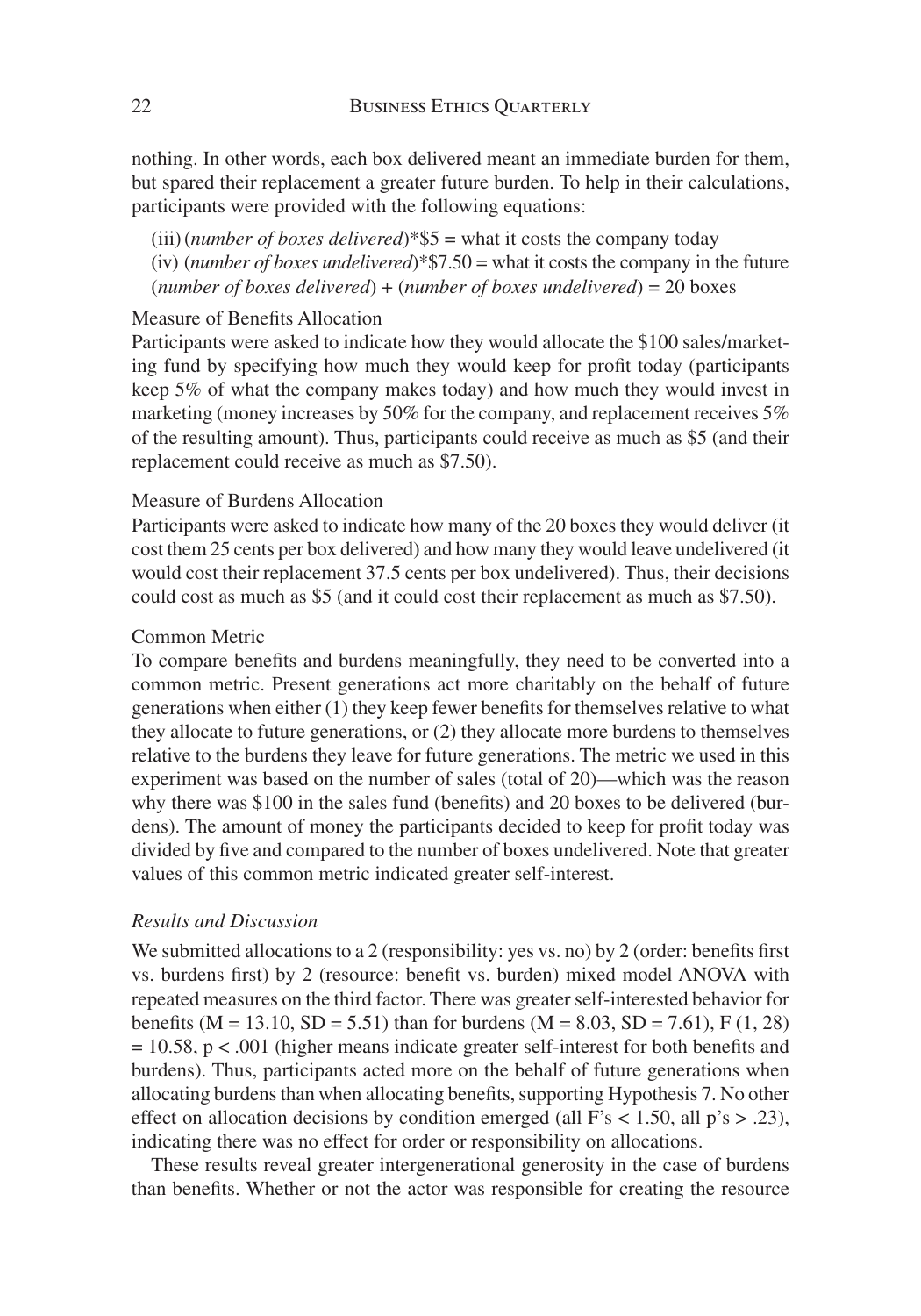had no impact on the level of intergenerational generosity. We conducted the next two experiments to help determine the relationship between the relatively greater generosity in allocating burdens we observed here and key structural characteristics of intergenerational contexts.

# EXPERIMENT 5

In our next experiment, we sought to demonstrate that increased generosity in allocating burdens compared to benefits results from the combination of interpersonal and intertemporal dimensions that uniquely enable legacies to be relevant in intergenerational contexts. We compare the intergenerational context to one that models a more traditional dictator game. Both contexts share the common features of power asymmetry and self-other conflict, but only the intergenerational context involves an intertemporal component. The purpose of this experiment is to explore whether the difference in generosity between benefits and burdens found in Experiment 4 depends on the combination of intertemporal and interpersonal dimensions and thus is particularly likely to occur in intergenerational contexts. Specifically, we expect the differential effect of benefits versus burdens to be stronger in intergenerational contexts than in the dictator context, which includes interpersonal dimensions similar to the intergenerational context but not the intertemporal dimension (Hypothesis 8). In addition, we measured ethical considerations to test whether these concerns mediate the effects of the expected interaction between resource valence and timing of when the resource allocated to others will be consumed (Hypothesis 9).

# *Methods*

# Participants and Design

Participants were 131 MBA students at a large U.S. university who participated in the experiment as part of a class exercise. Participants allocated benefits or burdens between themselves in the present and either another person in the present (dictator context) or another person in the future (intergenerational context). Thus, the experiment had a 2 (resource: benefit vs. burden) by 2 (recipient: other-present [dictator] vs. other-future [intergenerational]) between-participants design.

# Procedure

Participants were told that they were engaged in a resource allocation task. Materials described a situation in which the participant was the vice-president of operations of a subsidiary of an energy company. Participants were told that their company was in possession of a new energy source called Delta and that the beneficial or burdensome aspects of Delta had the potential to grow.

#### Manipulation of Resource Valence

Participants assigned to the *benefits* condition were told that Delta could be converted into a usable energy source that was both inexpensive and efficient, and that they were deciding how much of the converted energy they wished to consume today. Participants assigned to the *burdens* condition were told that the use of converted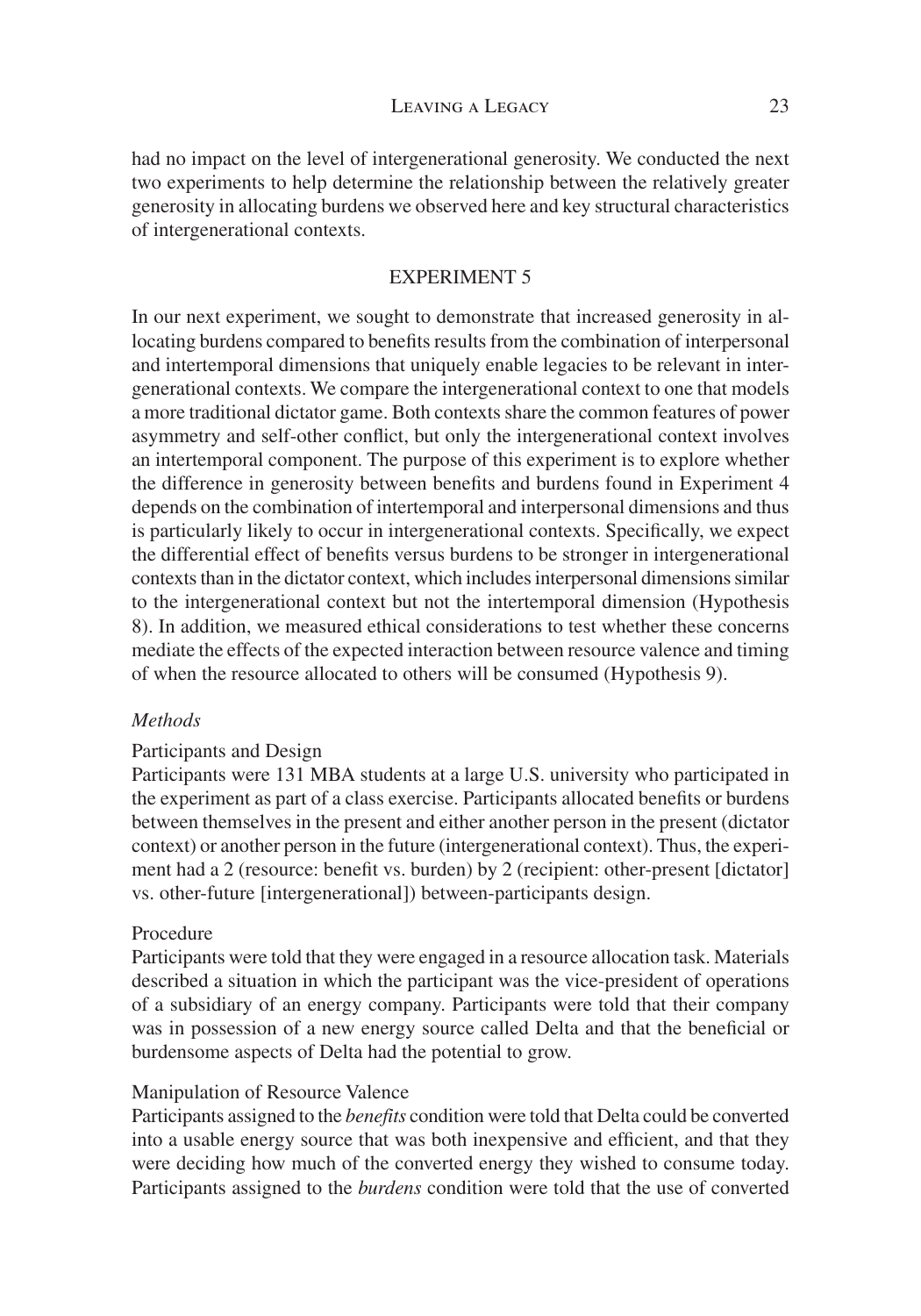Delta produces waste that can have negative public health repercussions and that at some point this waste had to be neutralized. They were also told that neutralizing the waste was burdensome in that it requires the use of many of the firm's resources. These participants were told that they were deciding how much of the waste they wished to neutralize today.

Manipulation of Timing of Resource Consumption by Recipient

All participants allocated the benefits or burdens between themselves in the present and another entity. Participants were told that another subsidiary of the parent company of their firm wanted access to the participant's supply of Delta. Participants allocating benefits were told that the other subsidiary had access to superior technology that would allow the other subsidiary to make 50% greater use of the energy (either now [dictator context] or in the future [intergenerational context]) than the participant's own division would be able to make of it now. Thus, benefits allocated to the other subsidiary would be more beneficial to it than the benefits would be to the participants themselves. Participants allocating burdens were told that the other subsidiary had inferior technology for the purposes of neutralizing the toxicity of the waste produced by Delta, so that the burdens would be 50% greater to the other subsidiary (either now [dictator context] or in the future [intergenerational context]) than to the participant in the present. Thus, burdens allocated to others would be more burdensome than the burdens would be to the participant himself or herself. Specifically, participants in the *other-present* condition were asked, "How much of the converted Delta will you consume [neutralize] today (rather than transfer to the other subsidiary)? I will consume [neutralize] \_\_\_% today." Participants in the *other-future* condition were asked, "How much of the converted Delta will you consume [neutralize] today (rather than transfer to the other subsidiary to be used in 5 years)? I will consume [neutralize] \_\_\_% today."

# Role of Ethics in the Decision Process

After making their allocation decisions, participants were asked to indicate on a 7-point scale  $(1 = not at all, 7 = very much so)$  the extent to which they agreed with the following statement: "There were ethical considerations that came into play in my decision."

Participants were debriefed by means of an ensuing classroom discussion.

# *Results and Discussion*

As in Experiment 4, to compare the degree of self-interest in how participants allocated benefits with how they allocated burdens, we put benefits and burdens on the same metric. In this experiment, in the *burdens* condition the percentage of Delta neutralized was subtracted from 100 so that higher numbers in both the benefits and burdens conditions referred to greater present self-interest. These scores were submitted to a 2 (resource: benefit vs. burden) by 2 (recipient: other-present vs. other-future) ANOVA. There was a significant effect for resource such that participants' decisions reflected more present self-interest in the case of benefits ( $M = 56.58$ ,  $SD = 33.51$ ) than in the case of burdens (M = 40.79, SD = 36.41), F (1, 127) = 6.06, p = .02. This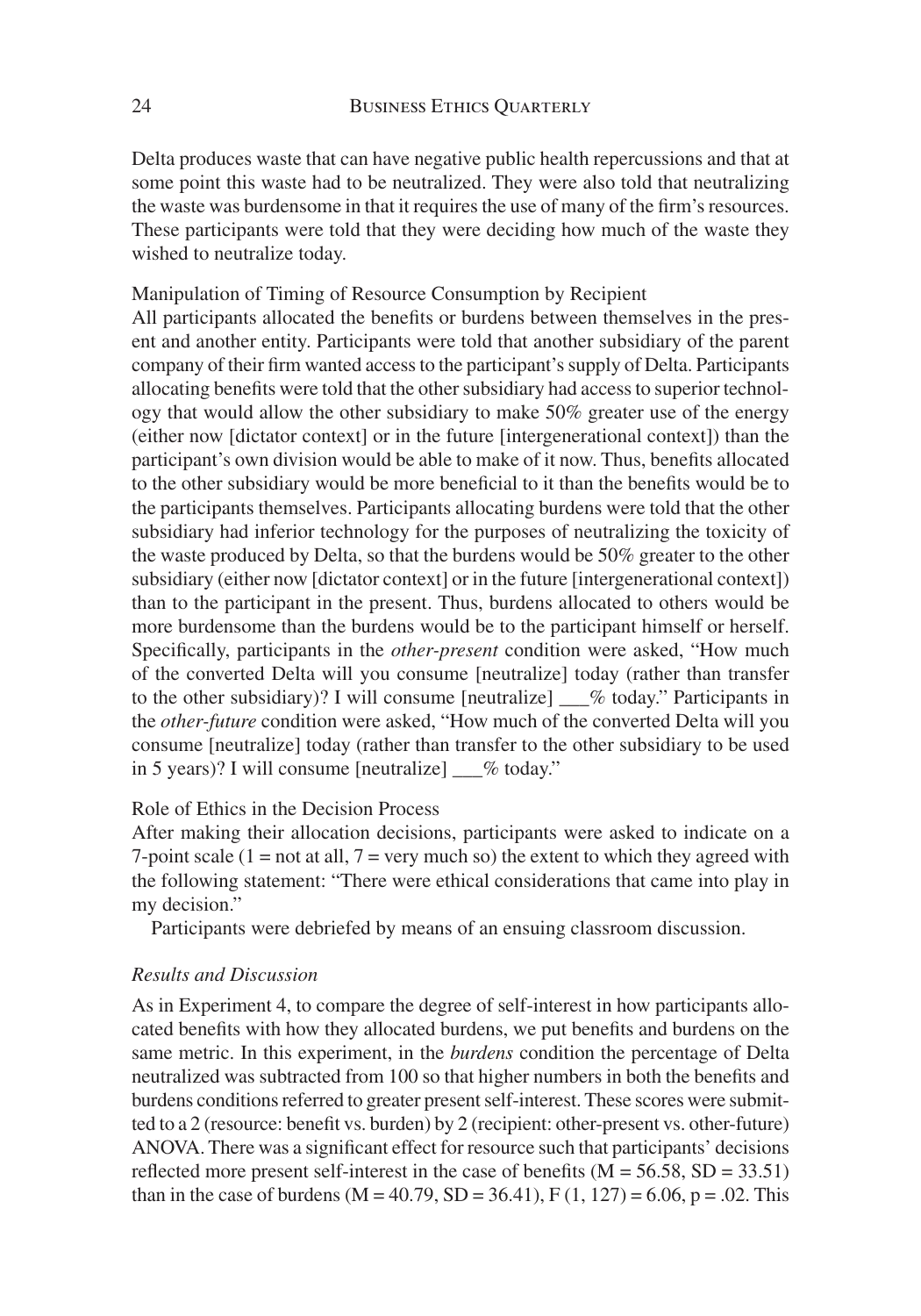main effect of valence was qualified by a significant benefit/burden by recipient-timing interaction,  $F(1, 127) = 2.89$ ,  $p = .05$  (see Table 1 for means). Allocations of benefits to oneself in the present were significantly greater in the other-future condition than in all the other three conditions, all t's  $(127) > 2.06$ , all p's < .04. In contrast, allocations of burdens to oneself in the present did not differ between the other-future condition and the other-present condition, nor did allocations differ from each other between benefits and burdens in the other-present conditions, all t's  $(127) < 1$ . Thus, only when the allocation decision involved benefits and was between the present self and the future other (i.e., in the intergenerational context) was there significantly greater present self-interest. These results demonstrate that the intergenerational context generates a more dramatic differential effect between benefits and burdens as compared to the dictator context, in support of Hypothesis 8.

#### **Table 1**

**Experiment 5: Allocations by Condition**

|                 | Other-Present (Dictator) | Other-Future (Intergenerational) |
|-----------------|--------------------------|----------------------------------|
| <b>Benefits</b> | 47.00 (36.24)            | 64.80 (29.03)                    |
| <b>Burdens</b>  | 44.03 (36.87)            | 37.91 (36.29)                    |

Means are reported in a common metric so that higher numbers indicate greater self-interest in the present. Standard deviations are in parentheses. Allocations involved oneself in the present in all conditions.

The extent to which participants saw their allocation decisions as involving ethics sheds some light on the observed differences between benefits and burdens. There was a marginally significant main effect for benefits versus burdens indicating that ethical considerations came more into play for burdens  $(M = 4.85, SD = 1.99)$  than for benefits ( $M = 4.17$ ,  $SD = 2.06$ ),  $F(1, 128) = 3.26$ ,  $p = .07$ . This main effect was qualified by an interaction with allocation recipient-timing,  $F(1, 128) = 7.50$ , p = .007 (see Table 2 [p. 26] for means). In the case of burdens, the intergenerational context involved more ethical considerations compared to the dictator context, t(128)  $= 2.28$ ,  $p = .02$ . In contrast, there was no significant difference between intergenerational context and the dictator context in the case of benefits,  $t(128) = 1.60$ ,  $p =$ .11. Overall, perceptions of the ethical considerations were negatively related with the level of self-interest, B = -4.52, SE = 1.49, t(129) = 3.04, p = .003. The more participants saw their decision as possessing an ethical component the less they benefited themselves in the present.

We tested whether perceptions of the ethical considerations mediated the effects of the interaction between resource valence and recipient-timing on allocation preferences. We entered the main effects on the first step, the interaction on the second step, and the perceptions of the ethical considerations on the third step. On the final step, perceptions of ethical considerations continued to predict level of self-interest of allocation preferences,  $B = -3.54$ ,  $SE = 1.53$ ,  $t(126) = 2.32$ ,  $p = .02$ , but the interaction of the experimental manipulations no longer predicted amount of self-interest,  $B =$  $-16.91$ ,  $SE = 12.31$ ,  $t(126) = 1.37$ ,  $p = .17$ , in support of Hypothesis 9. Adding the presence of the mediator led to a significant increase in adjusted  $R^2 = .04$ ,  $F(1, 126)$  $= 5.36$ ,  $p = .02$ . In addition, a test of whether the mediator led to significant reduction in the effect of the interaction was marginally significant,  $z = 1.84$ ,  $p = .065$ .

These results support the notion that intergenerational decision-making is unique from other contexts that share some, but not all, of its features. It was only in the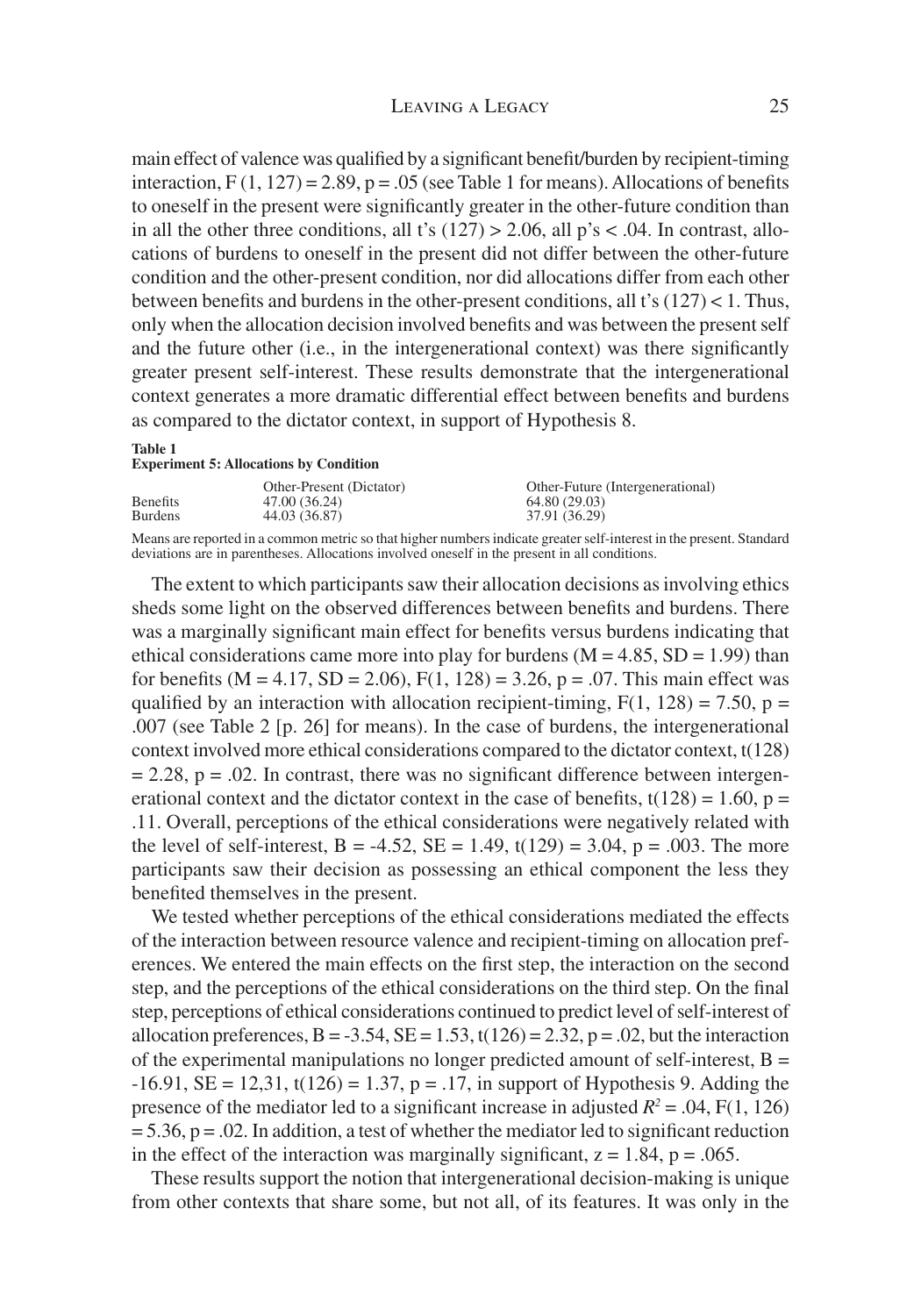#### 26 BUSINESS ETHICS QUARTERLY

| $100V +$<br><b>Experiment 5: Perceptions of Ethics by Condition</b> |                                                      |                                                               |  |
|---------------------------------------------------------------------|------------------------------------------------------|---------------------------------------------------------------|--|
| <b>Benefits</b><br><b>Burdens</b>                                   | Other-Present (Dictator)<br>4.58(1.93)<br>4.26(2.18) | Other-Future (Intergenerational)<br>3.80(2.13)<br>5.37 (1.68) |  |

Greater means indicate greater perceptions of ethical considerations. Standard deviations are in parentheses.

intergenerational context, and not in the dictator context, that the allocation of burdens and benefits differed in their level of self-interest. Finally, perceptions of the role of ethics mediated the moderation between valence and allocation context, providing strong evidence of the underlying role of ethical considerations in these processes.

# EXPERIMENT 6

We have argued that the legacy concept is enabled by the combination of intertemporal and interpersonal dimensions in intergenerational contexts, and that legacy concerns underlie the valence effect we have observed in intergenerational allocations. In Experiment 5 we confirmed that the intertemporal dimension is critical to the valence effect. In our final experiment, we investigated whether intergenerational allocations differ depending on whether or not the outcomes of the decision affect oneself. We highlighted earlier that an important feature of intergenerational dilemmas is the self-other tradeoff—a feature that we capture in our experiments. Here we seek to show empirically that the benefit-burden difference depends on this feature.

As we have explained, the motivation underlying legacies is largely based on the desire to extend the self into the future. The focus on oneself and the extension thereof is thus central to thoughts of one's legacy. The self-other conflict inherent in intergenerational dilemmas makes salient the presence and relevance of oneself in the decision, and thus engages legacy concerns. In support of this theorizing, here we test to see if the presence of the self-other conflict is critical to the intergenerational valence effect.

In this experiment, all participants made intergenerational allocation decisions, but half of the participants allocated the resource between themselves in the present and another person in the future whereas the other half of the participants allocated resources between a person other than themselves in the present and a different person in the future. While allocations to two other parties (not including oneself) are subject to considerations of distributive justice, they do not focus attention on oneself. Thus, legacy concerns are less likely to be enacted. Since we have argued that the enactment of legacy concerns is what underlies the intergenerational valence effect, we would expect that the removal of the self as an allocation recipient to correspond to a diminished difference between allocations of benefits versus burdens. Consequently, we expect the differential effect of resource valence on allocation decisions to only be evident in the intergenerational context involving a self-other tradeoff (Hypothesis 10).

#### *Methods*

#### Participants and Design

Participants were 92 undergraduate students at large U.S. universities. They allocated benefits or burdens either between themselves in the present and another person

**Table 2**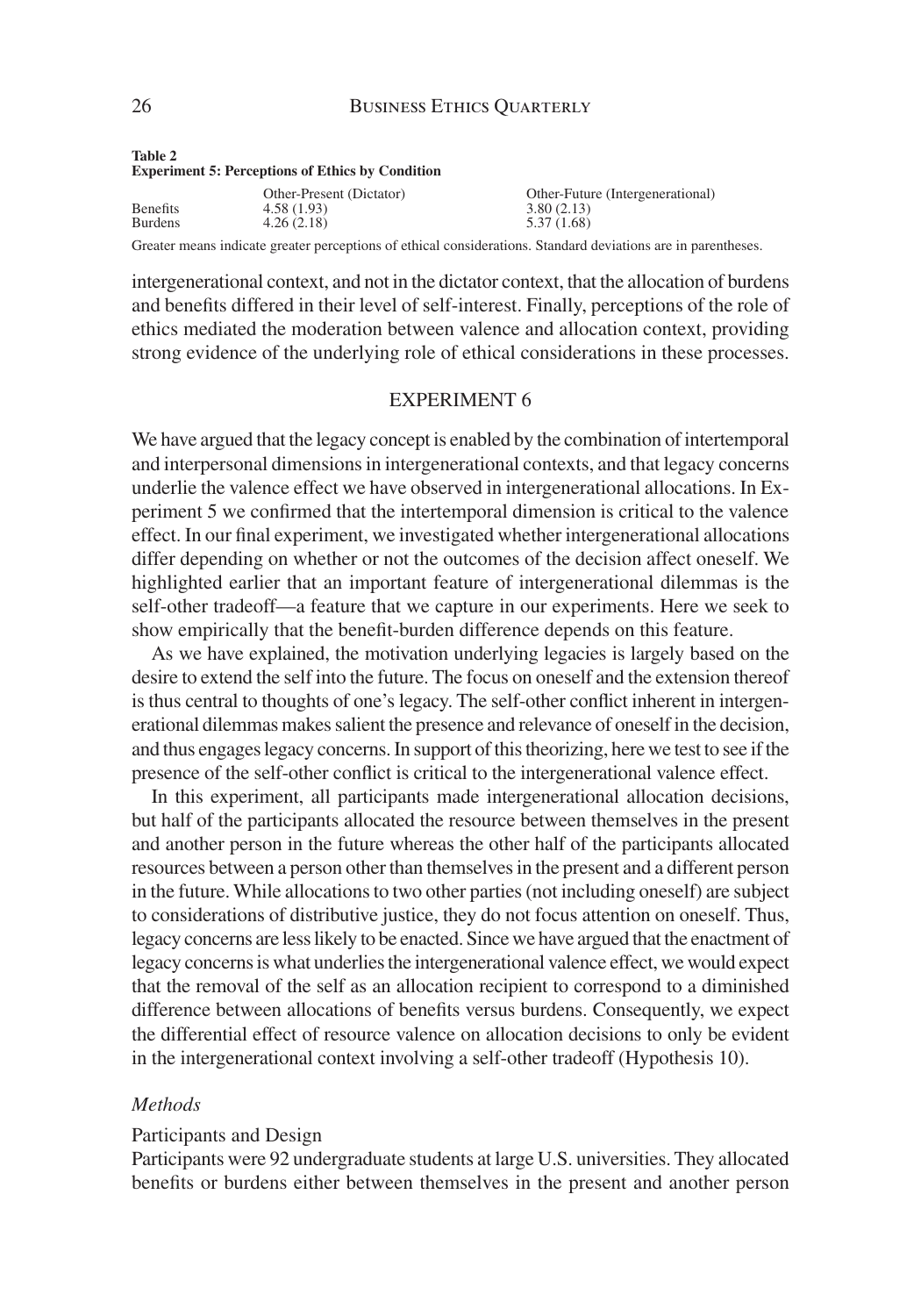# LEAVING A LEGACY 27

in the future or between another person in the present and a different person in the future. Thus, the experiment had a 2 (resource: benefit vs. burden) by 2 (recipient today: self-present vs. other-present) between-participants design.

# Procedure

The materials and manipulation of benefits and burdens were similar to Experiment 5. Participants were told that their company was in possession of a new energy source called Delta and that the beneficial or burdensome aspects of Delta had the potential to grow (by 50%). In the *benefits* condition, participants decided how much of the converted energy they wished to consume today. In the *burdens* condition, participants decided how much of the waste they wished to neutralize today.

#### Manipulation of Recipient

In the *self-present* condition, participants allocated benefits or burdens to themselves in the present and to a member of another subsidiary in the future. In the *other-present* condition, participants allocated benefits or burdens to a member of another subsidiary in the present and to a different member of that other subsidiary in the future. All conditions involved allocations to another person in the future, and participants were told that the resources they allocated to the future other would benefit or burden that future person and not themselves.

#### *Results and Discussion*

As in Experiment 5, in the burdens condition the percentage of Delta neutralized was subtracted from 100 so that higher numbers in both the benefits and burdens conditions referred to greater present self-interest. These scores were submitted to a 2 (resource: benefit vs. burden) by 2 (recipient today: self-present vs. other-present) ANOVA. There was a significant effect for resource such that participants' decisions reflected more favorable allocations in the present in the case of benefits ( $M = 45.60$ ,  $SD = 22.51$ ) than in the case of burdens (M = 34.82, SD = 25.89), F (1, 88) = 4.50,  $p = .04$ . The main effect for valence was qualified by a significant interaction, F  $(1, 88) = 3.78$ ,  $p = .05$  (see Table 3 for means). We decomposed the interaction by exploring the effect of the recipient of allocation separately for benefits and burdens. There was a significant effect of allocation recipient on allocations to the present actor for benefits,  $t(88)= 2.91$ ,  $p < .01$ . For burdens, there was no effect for allocation recipient,  $t < 1$ . Consistent with Hypothesis 10, only in the intergenerational context involving a self-other tradeoff did we observe greater self-interest for benefits compared to burdens. A tendency to favor present day interests was greater when oneself rather than others would receive benefits in the present.

#### **Table 3 Experiment 6: Allocations by Condition**

|                 | Self-Present  | Other-Present |
|-----------------|---------------|---------------|
| <b>Benefits</b> | 52.43 (21.22) | 38.48 (22.02) |
| <b>Burdens</b>  | 32.18 (24.02) | 37.59 (28.01) |

Means are reported in a common metric so that higher numbers indicate the degree of favoring the present actor. Standard deviations are in parentheses. Allocations involve a different, future actor in all conditions.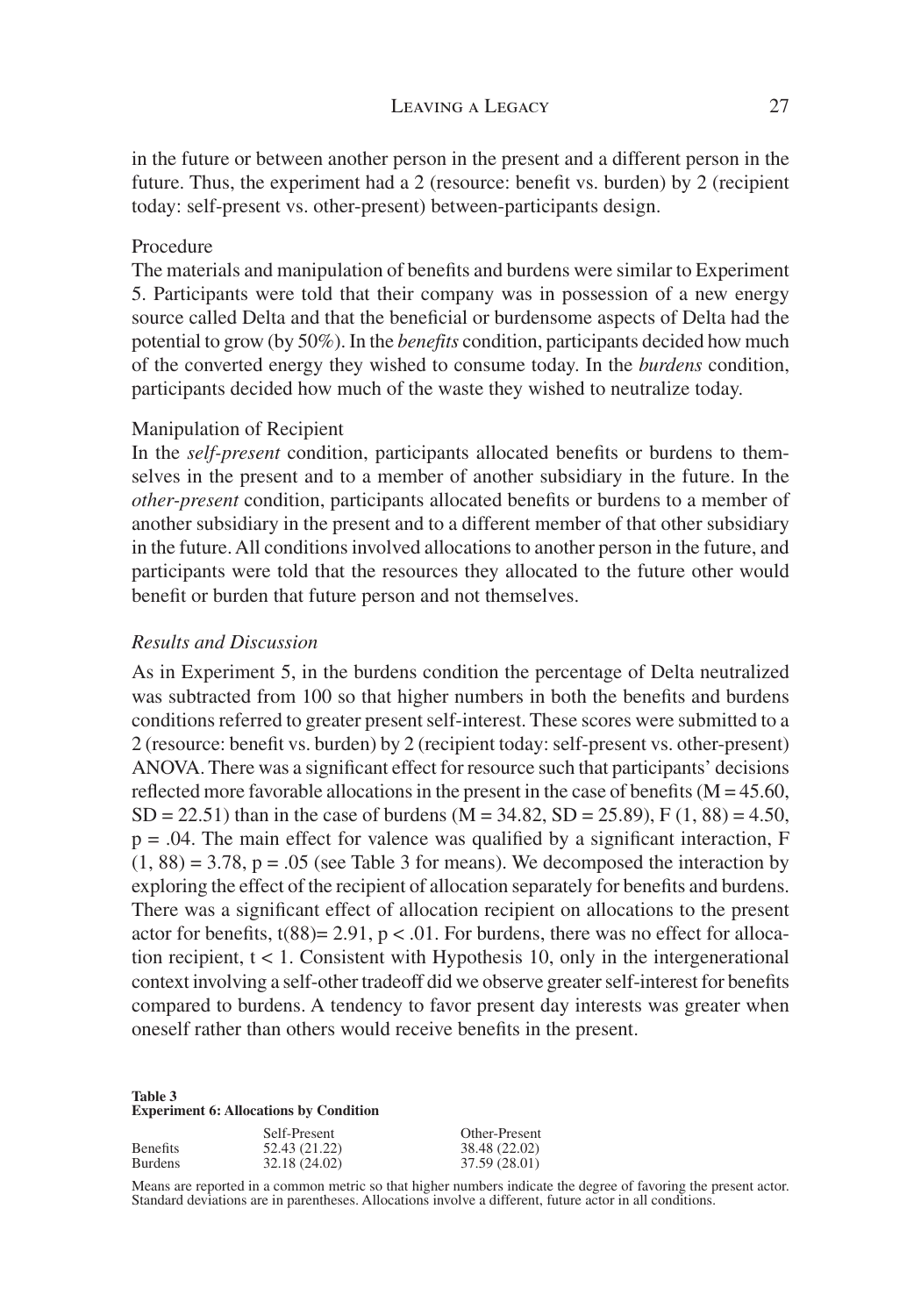# 28 BUSINESS ETHICS QUARTERLY

#### GENERAL DISCUSSION

The experiments presented here provide converging evidence that intergenerational decisions are distinctive, and have clarified the conditions under which people are concerned with their legacies and more beneficent to future generations. Our experiments demonstrate that intergenerational allocation preferences depend on (1) the valence of resources being allocated, (2) the intertemporal as well as the interpersonal dimensions that combine to create the intergenerational context, and (3) the involvement of the self as one of the recipients of the allocation. When people contemplate allocating burdens to future generations, they are more concerned with their legacies and more aware of the ethical dilemma involved than when they contemplate allocating benefits to future generations. As a result, they display greater intergenerational generosity when allocating burdens than benefits. The differential effect between benefits and burdens is strongly manifest in the intergenerational context compared to allocation contexts that are simply interpersonal (e.g., dictator games). We further found, in Experiment 6, that the differential effect of benefits and burdens in the intergenerational context requires the presence of a self-other tradeoff.

A number of other noteworthy findings emerged that highlight key psychological characteristics of intergenerational decision making. Participants were more concerned with their lasting impact on future generations when thinking about the burdens as opposed to the benefits left to them (Experiment 1) and more concerned about avoiding leaving a negative legacy than with creating a positive one (Experiment 2). Compared to leaving benefits to future others, leaving burdens led individuals to feel a greater sense of responsibility toward and affinity with those in the future (Experiment 2) as well as more moral emotions, such as guilt and shame (Experiment 3). The intergenerational allocation of burdens led to more ethical concerns (Experiments 2 and 5) for people than the allocation of benefits, and these ethical concerns mediated the observed allocation differences between benefits and burdens (Experiment 5).

Our findings suggest that the psychology of intergenerational decisions differs in important ways from other allocation contexts. In contrast to prior research in negotiation contexts in which people reject burdens more strenuously than benefits are pursued (Northcraft et al., 1996; Okhuysen et al., 2003; Sondak et al., 1995), in intergenerational allocation situations people are more willing to accept burdens on the behalf of future generations than they are willing to forgo benefits for them. The differential effect of benefits and burdens that we observed in the intergenerational context was much less evident in the condition modeling a dictator game in which there is no temporal delay, despite the shared feature of power asymmetry in both contexts. These contrasting findings suggest that we cannot simply extrapolate from what we know about other types of allocation situations that share some (but not all) features with intergenerational contexts to predict and understand intergenerational behavior.

Our experiments used different organizational contexts, participant populations, and experimental designs (within and between-participant factorials) to consistently demonstrate that allocating burdens leads to greater intergenerational generosity than allocating benefits—suggesting the robustness of the findings. Although these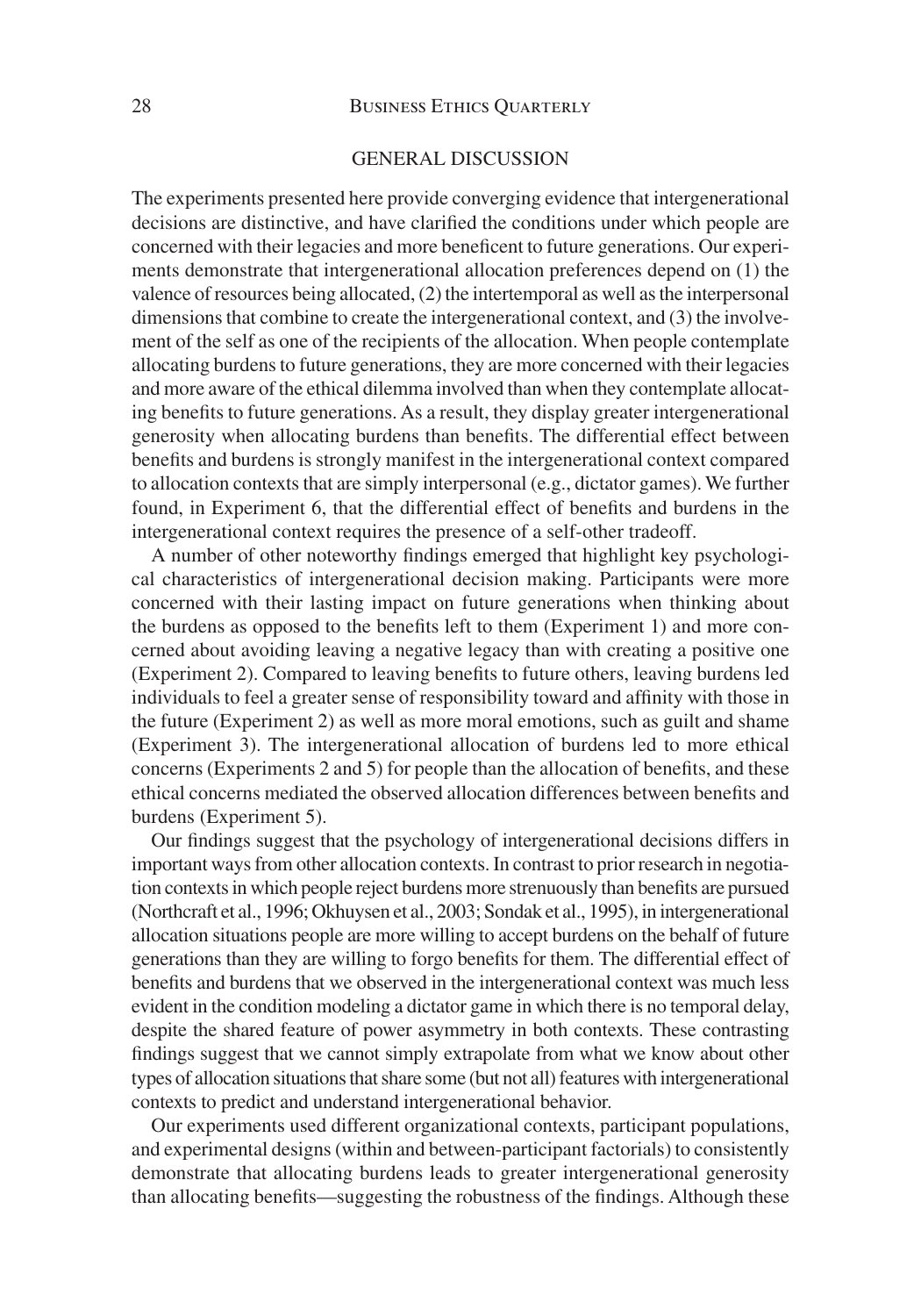#### LEAVING A LEGACY 29

findings reveal an effect of resource valence opposite to that of previous findings in negotiations where allocating burdens leads to more selfishness as compared to benefits, we believe that the effect of valence in both contexts is likely driven by the same underlying fact that burdens matter more psychologically than do benefits (Baumeister et al., 2001). Time delay between decisions and consequences as well as power asymmetry between allocators and recipients distinguishes intergenerational allocations from negotiations. Our results suggest that under the conditions that define intergenerational allocations, concerns about legacies, ethics, and responsibility temper, or even trump, self-interest—thus promoting greater generosity toward others when allocations involve burdens.

When the interests of future others are at stake, ethical considerations are relevant regardless of whether decisions involve the allocation of benefits or burdens. A central challenge in intergenerational decisions is that the ethical implications of such decisions are not always evident. To the extent that people are made more cognizant of their long-term impact on others, the ethical nature of intergenerational decisions is made more salient. Thoughts of one's legacy bring to the fore one's long-term impact on others. Our research suggests that the ethical dimension of intergenerational decisions is more psychologically salient when the decision involves burdens as compared to benefits. Our data further suggest that it is the enhanced enactment of legacy concerns in the case of burdens that may operate to make more salient the ethical aspects of intergenerational decisions.

Our investigation into the dynamics of intergenerational decisions has implications for organizations. Our results suggest that if organizations want managers to act in ways that optimize the longer-term viability of their organizations, they should psychologically link current and future generations. This linkage might be accomplished in several ways. First, organizations could encourage managers to identify with those who succeed them. Generosity in intergenerational contexts can be encouraged when people see future others as part of a group common with themselves (Gaertner, Mann, Murrell, & Dovidio, 1989). Effective ways to foster this identification across generations is an area that deserves additional study, but minimal group techniques studied in psychological research suggest that the task may not be insurmountable (Tajfel, 1982).

Further, when individuals focus on the ethical issues involved with an allocation decision, as suggested by the results of Experiment 5, they tend to behave more generously to future others. Highlighting the ethical implications of intergenerational choices could encourage present actors to think more about their legacies. Codes of ethics that focus on the long-term and multi-generational nature of organizations may make intergenerational beneficence more likely. Cross-generational connectedness and ethical awareness could lead to increased intergenerational generosity and improved long-term organizational viability.

Most notably, our results suggest that organizations may be well-served if they highlight the burdensome aspects of intergenerationally relevant decisions. Such a focus may lead managers to recognize the negative legacies that such decisions could create and thus promote more intergenerationally generous behavior. In addition, organizations can intentionally connect decisions about benefits and burdens so that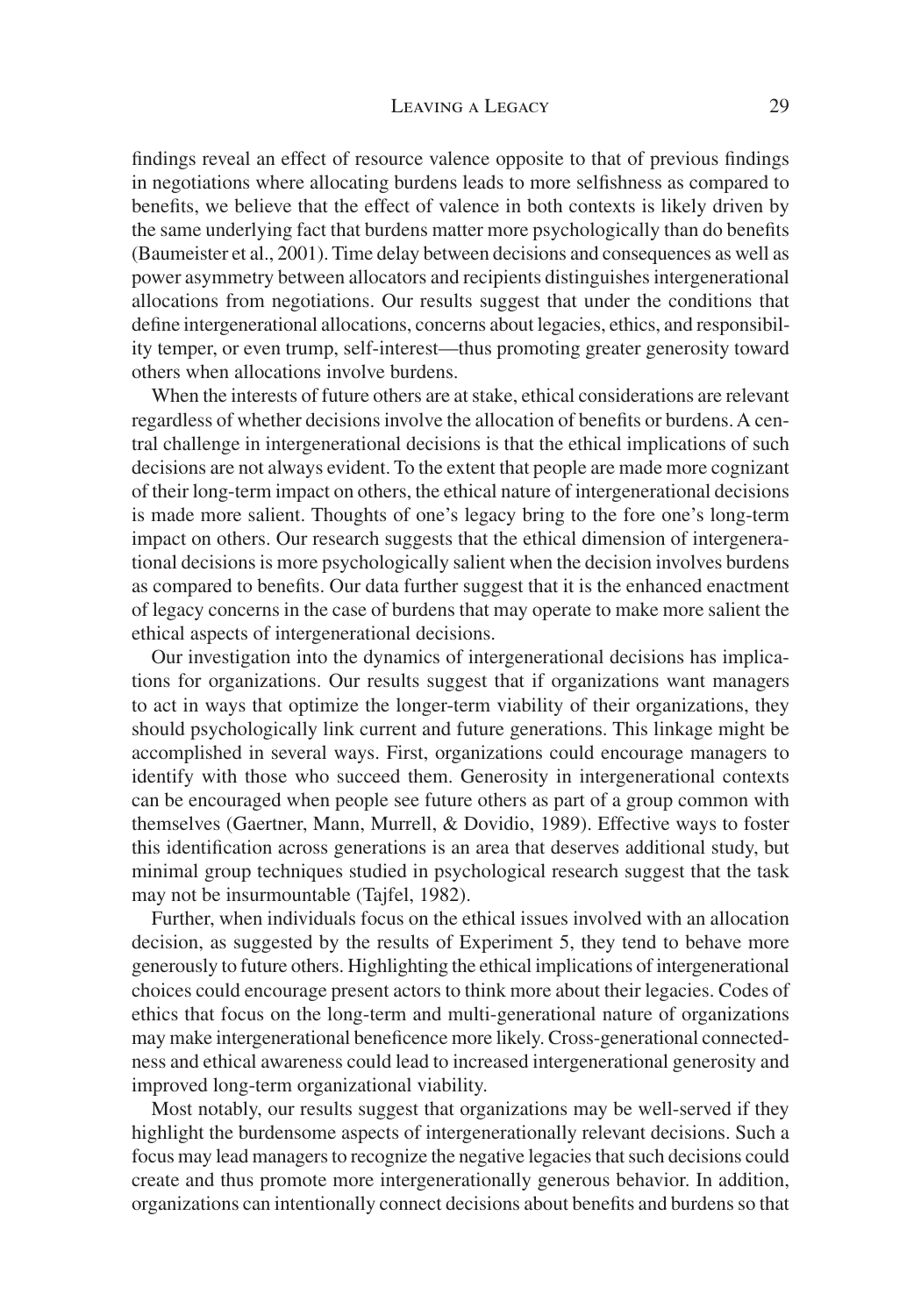managers must make them simultaneously; it may be that the increased focus on ethical considerations that accompanies the allocation of burdens can help attenuate short-sighted and self-interested behavior that often guides the allocation of benefits. Future research could evaluate the effectiveness of these managerial strategies.

It is becoming increasingly evident that some of the most critical intergenerational issues transcend organizational boundaries. Decisions made by leaders in business and society today have far reaching and profound effects for the future as they determine how events will unfold in such domains as global environmental change. Our findings bring to the fore factors that can be useful to promoting intergenerationally responsible behavior as they relate to issues of such serious importance and relevance to organizations and societies alike.

#### **ACKNOWLEDGEMENTS**

We thank David De Cremer and an anonymous reviewer for their helpful comments on an earlier version of this paper. This paper also benefited from collaborations and discussions with Matthew Fox and Leigh Tost.

#### **REFERENCES**

- Abele, A. 1985. Thinking about thinking: Causal, evaluative, and finalistic cognitions about social situations. *European Journal of Social Psychology*, 15: 315–32.
- Barry, B. 1989. *Theories of justice*. Berkeley: University of California Press.
- Baumeister, R. F., Bratslavsky, E., Finkenauer, C., & Vohs, K. D. 2001. Bad is stronger than good. *Review of General Psychology*, 5: 323–70.
- Becker, E. 1973. *The denial of death.* New York: Free Press.
- Blanz, M., Mummendey, A., & Otten, S. 1997. Normative evaluations and frequency expectations regarding positive versus negative outcome allocations between groups. *European Journal of Social Psychology*, 27: 165–76.
- Bohner, G., Bless, H., Schwartz, N., & Strack, F. 1988. What triggers causal attributions? The impact of valence and subjective probability. *European Journal of Social Psychology*, 18: 335–45.
- Bolton, G., Katok, E., & Zwick, R. 1998. Dictator game giving: Fairness versus random acts of kindness. *The International Journal of Game Theory*, 27: 269–99.
- Chen, S., Lee-Chai, A. Y., & Bargh, J. A. 2001. Relationship orientation as a moderator of the effects of social power. *Journal of Personality and Social Psychology*, 80: 173–87.
- Chugh, D., Banaji, M., & Bazerman, M. 2005. Bounded ethicality as a psychological barrier to recognizing conflicts of interest. In D. Moore, D. Cain, G. Loewenstein, & M. Bazerman (Eds.), *Conflicts of interest: Challenges and solutions in business, law, medicine, and public policy*. New York: Cambridge University Press.
- De Cremer, D. Forthcoming. Psychology and ethics: What it takes to feel ethical when being unethical. In D. De Cremer (Ed.), *Psychological perspectives on ethical behavior and decision making*. Greenwich, CT: Information Age Publishing.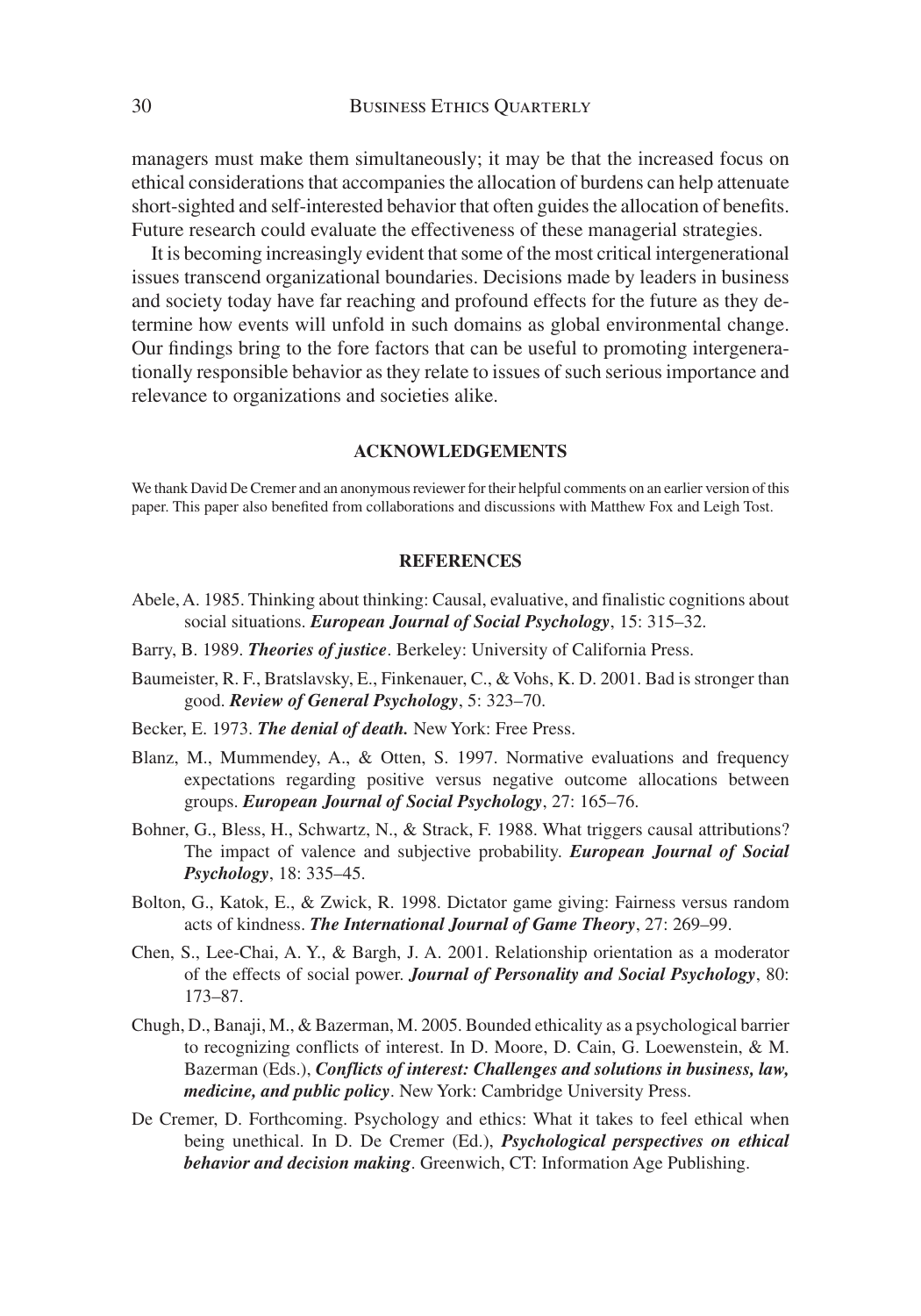- de St. Aubin, E., McAdams, D. P., & Kim, T. 2004. *The generative society: Caring for future generations*. Washington, DC: American Psychological Association.
- Eisenberg, N. 2001. Emotion, regulation, and moral development. *Annual Review of Psychology*, 51: 665–97.
- Elster, J. 1992. *Local Justice*. New York: Russell Sage Foundation.
- Forsythe, R., Horowitz, J. L., Savin, N. E., & Sefton, M. 1994. Fairness in simple bargaining experiments. *Games and Economic Behavior*, 6: 347–69.
- Fox, M., Tost, L. P., & Wade-Benzoni, K. A. 2009. The legacy motive as a catalyst for sustainable and ethical decision making in organizations. Working paper, Duke University.
- Fudge, R. S., & Schlacter, J. L. 1999. Motivating employees to act ethically: an expectancy theory approach. *Journal of Business Ethics*, 18: 295–304.
- Gaertner, S. L., Mann, J., Murrell, A. & Dovidio, J. F. 1989. Reducing intergroup bias: The benefits of recategorization. *Journal of Personality and Social Psychology*, 57: 239–49.
- Galinsky, A. D., Gruenfeld, D. H., & Magee, J. C. 2003. From Power to Action. *Journal of Personality and Social Psychology*, 85: 453–66.
- Gollwitzer, P. M., Heckhausen, H., & Steller, B. 1990. Deliberative and implemental mindsets: Cognitive tuning toward congruous thoughts and information. *Journal of Personality and Social Psychology*, 59: 1119–27.
- Grant, A. M., & Wade-Benzoni, K. A. 2009. The hot and cool of death awareness at work: Mortality cues, aging, and self-protective and prosocial motivations. *Academy of Management Review*, 34: 600–22.
- Griffith, W. I., & Sell, J. 1988. The effects of competition on allocators' preferences for contributive and retributive justice rules. *European Journal of Social Psychology*, 18: 443–55.
- Haidt, J. 2001. The emotional dog and its rational tail: A social intuitionist approach to moral judgment. *Psychological Review*, 108: 814–34.
	- . 2003. The moral emotions. In R. J. Davidson, K. R. Scherer, & H. H. Goldsmith (Eds). *Handbook of affective sciences*. Oxford: Oxford University Press.
- Hernandez, M., Chen, Y., & Wade-Benzoni, K. A. 2006. Toward an understanding of psychological distance reduction between generations: A cross-cultural perspective. In Y. Chen (Ed.), *Research on Managing Groups and Teams*, vol. 9: *National Culture and Groups:* 3–20. Greenwich, CT: Elsevier Science Press.
- Hoffman, E., McCabe, K., & Smith, V. L. 1996. Social distance and other-regarding behavior in dictator games. *American Economic Review*, 86: 653–60.
- Kotlikoff, L. J. 1992. *Generational accounting.* New York: The Free Press.
- Kotre, J. 1984. *Outliving the self: How we live on in future generations.* New York: W. W. Norton & Co.
- Lamm, H., & Kayser, E. 1978. The allocation of monetary gain and loss following dyadic performance: The weight given to effort and ability under conditions of low and high intra-dyadic attraction. *European Journal of Social Psychology*, 8: 275–78.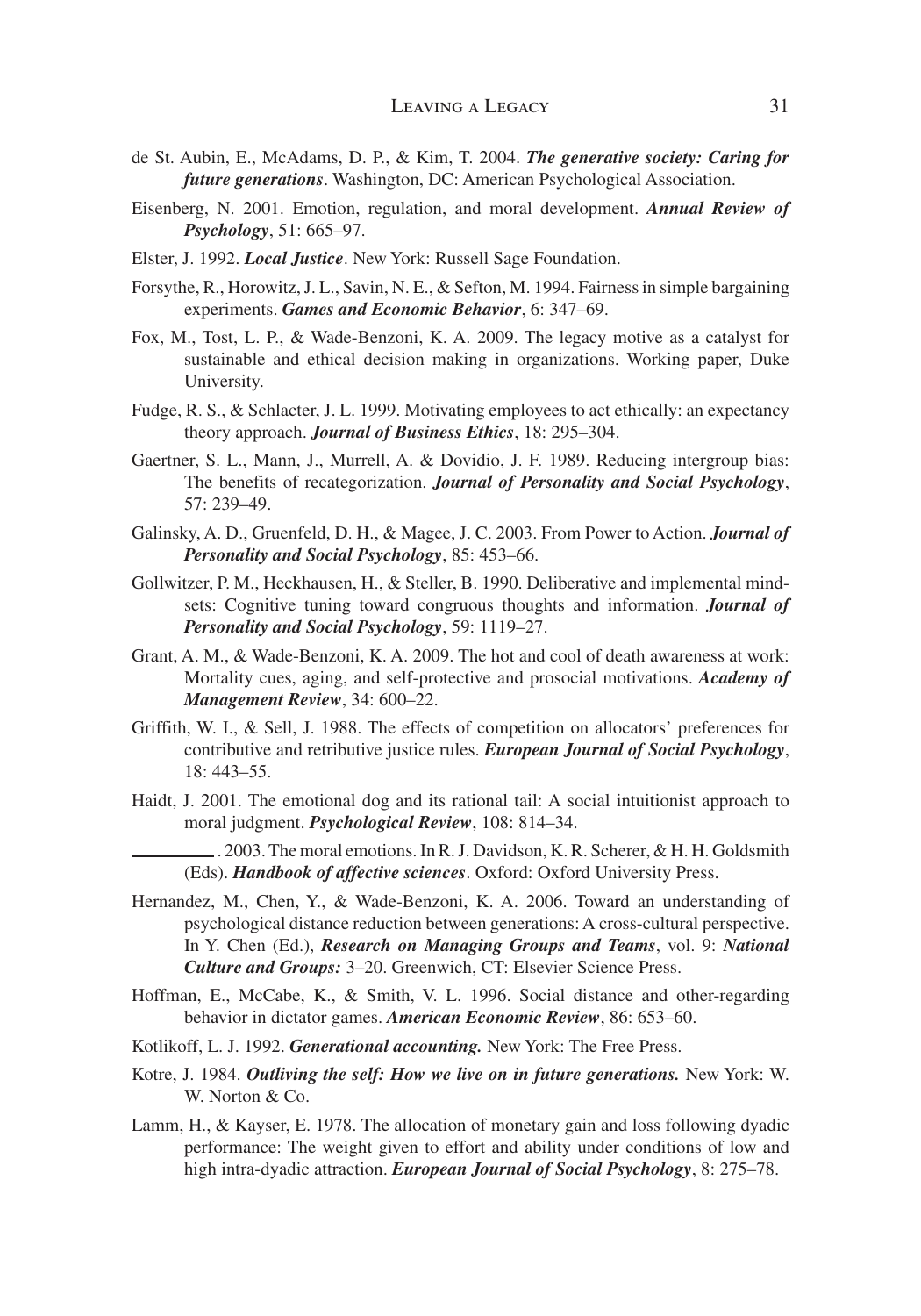- Lantos, G. P. 1999. Motivating moral corporate behavior. *Journal of Consumer Marketing*, 16: 222–33.
- Loewenstein, G. F. 1992. The fall and rise of psychological explanations in the economics of intertemporal choice. In G. Loewenstein and J. Elster (Eds.), *Choice Over Time:* 3–34. New York: Russell Sage Foundation.
- Loewenstein, G. F, Thompson, L., & Bazerman, M. H. 1989. Social utility and decision making in interpersonal contexts. *Journal of Personality and Social Psychology*, 57: 426–41.
- Mannix, E. A., Neale, M. A., & Northcraft, G. B. 1995. Equity, equality, or need? The effects of organizational culture on the allocation of benefits and burdens. *Organizational Behavioral and Human Decision Processes*, 63: 276–86.
- McAdams, D. P. 1985. *Power, intimacy, and the life story: Personological inquiries into identity*. New York: Guilford Press.
- McAdams, D. P., & de St. Aubin, E. 1992. A theory of generativity and its assessment through self-report, behavioral acts, and narrative themes in autobiography. *Journal of Personality and Social Psychology*, 62:1003–15.
- Mikula, G. 1980. On the role of justice in allocation decisions. In G. Mikula (Ed.), *Justice and Social Interaction: Experimental and Theoretical Contributions from Psychological Research:* 127–67. New York: Springer-Verlag.
- Mummendey, A., Simon, B., Dietze, C., Grunert, M., Haeger, G., Kessler, S., Lettgen, S., & Schaferhoff, S. 1992. Categorization is not enough: Intergroup discrimination in negative outcome allocation. *Journal of Experimental Social Psychology*, 28: 125–44.
- Northcraft, G. B., Neale, M. A., Tenbrunsel, A., & Thomas, M. 1996. Benefits and burdens: Does it really matter *what* we allocate? *Social Justice Research*, 9: 27–45.
- Okhuysen, G. A., Galinsky, A. D., & Uptigrove, T. A. 2003. Saving the worst for last: The effect of time horizon on the efficiency of negotiating benefits and burdens. *Organizational Behavior and Human Decision Processes*, 91: 269–79.
- Otten, S., & Mummendey, A. 1999. To our benefit or at your expense? Justice considerations in intergroup allocations of positive and negative resources. *Social Justice Research*, 12: 19–38.
- Overbeck, J. R., & Park, B. 2001. When power does not corrupt: Superior individuation processes among powerful perceivers. *Journal of Personality and Social Psychology*, 81: 549–65.
- Peeters, G., & Czapinski, J. 1990. Positive-negative asymmetry in evaluations: The distinction between affective and informational negativity effects. *European Review of Social Psychology*, 1: 3–60.
- Portney, P. R., & Weyant, J. P. 1999. *Discounting and intergenerational equity.* Washington, DC: Resources for the Future.
- Pratto, F., & John, O. P. 1991. Automatic vigilance: The attention-grabbing power of negative social information. *Journal of Personality and Social Psychology,* 61 380–91.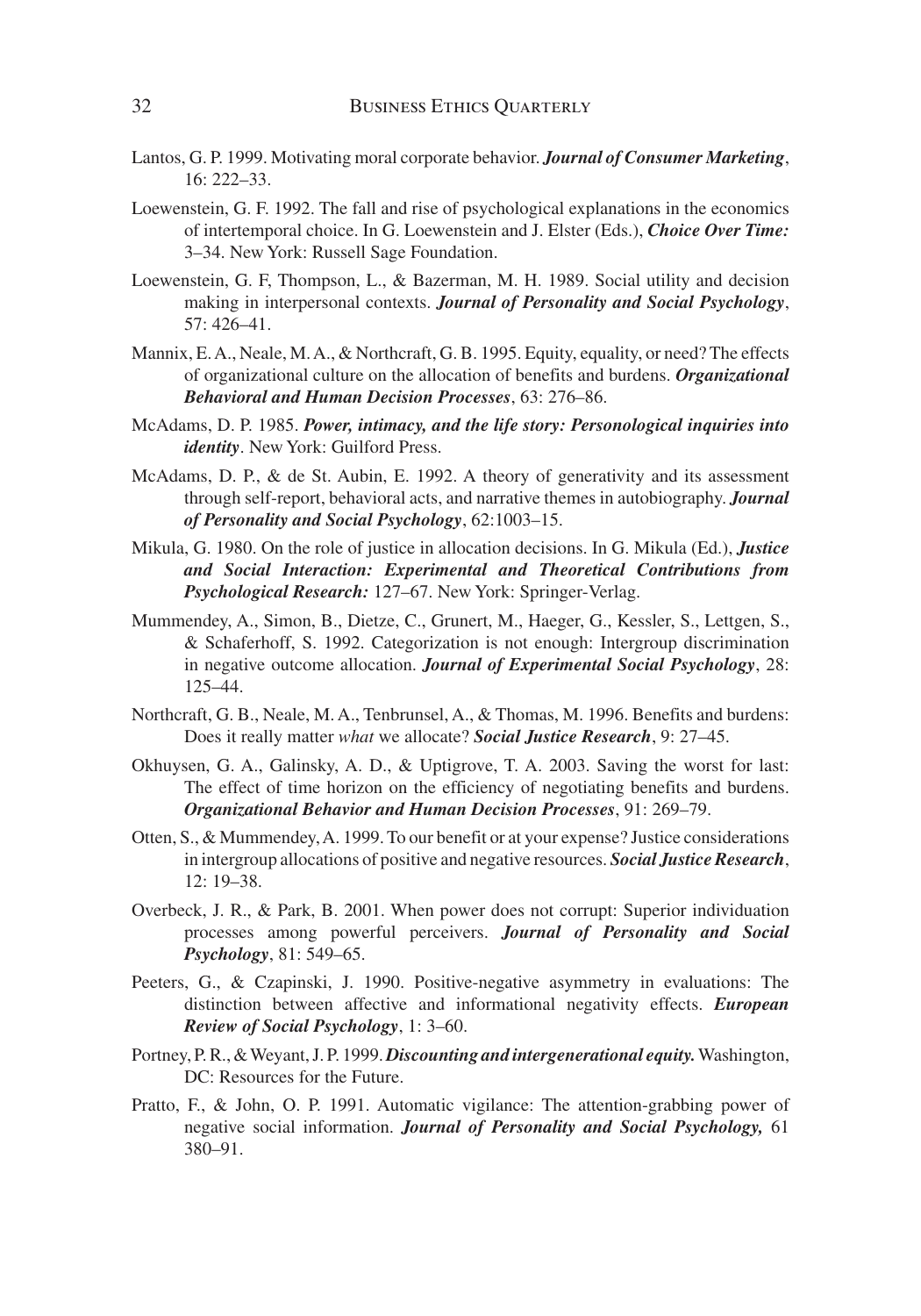- Richards, D. A. J. 1981. Contractarian theory, intergenerational justice, and energy policy. In D. MacLean & P. G. Brown (Eds.), *Energy and the future:* 131–50. Totowa, NJ: Rowman and Littlefield.
- Rossi, A. S. 2001. *Caring and doing for others: Social responsibility in the domains of family, work, and community*. Chicago: University of Chicago Press.
- Sondak, H., Neale, M. A., & Pinkley, R. L. 1995. The negotiated allocation of benefits and burdens: The impact of outcome valence, contribution, and relationship. *Organizational Behavioral and Human Decision Processes*, 64: 249–60.
- Sondak, H. and Tyler, T. 2007. What shouldn't money buy? The psychology of alternative allocation procedures for benefits and burdens in groups. Working paper, University of Utah.
- Tajfel, H. 1982. *Social Identity and Intergroup Relations*. Cambridge: Cambridge University Press.
- Tangney, J. P. 1991. Moral affect: The good, the bad, and the ugly. *Journal of Personality and Social Psychology*, 61: 598–607.
- Taylor, S. E. 1991. Asymmetrical effects of positive and negative events: The mobilizationminimization hypothesis. *Psychological Bulletin*, 11: 67–85.
- Tenbrunsel, A. E., Diekmann, K. A., Wade-Benzoni, K. A., & Bazerman, M. H. Forthcoming. The Ethical Mirage: A temporal explanation as to why we aren't as ethical as we think we are. *Research in Organizational Behavior.*
- Törnblom, K. Y. 1988. Positive and negative allocation: A typology and model for conflicting justice principles. In E. Lawler & B. Markovsky (Eds.), *Advances in Group Processes:* 141–65. Greenwich, CT: JAI Press.
- Tost, L. P., Hernandez, M., & Wade-Benzoni, K. A. 2008. Pushing the boundaries: A review and extension of the psychological dynamics of intergenerational conflict in organizations. *Research in Personnel and Human Resource Management*, 27: 93–147.
- Wade-Benzoni, K. A. 1999. Thinking about the future: An intergenerational perspective on the conflict and compatibility between economic and environmental interests. *American Behavioral Scientist*, 42: 1393–1405.

. 2002. A golden rule over time: Reciprocity in intergenerational allocation decisions. *Academy of Management Journal*, 45: 1011–28.

. 2003. Intergenerational identification and cooperation in organizations and society. In M. Neale, E. Mannix, & J. Polzer (Eds.), *Research on Managing Groups and Teams*, vol. 5: *Identity Issues in Groups*, 257–77. Stamford, CT: JAI Press.

. 2006a. Giving future generations a voice. In A. Schneider & C. Honeyman (Eds.), *The Negotiator's Fieldbook:* 215–23. American Bar Association Books.

. 2006b. Legacies, immortality, and the future: The psychology of intergenerational altruism. In A. Tenbrunsel (Ed.), *Research on Managing Groups and Teams*, vol. 8: *Ethics in Groups:* 247–70. Greenwich, CT: Elsevier Science Press.

. 2008. Maple trees and weeping willows: The role of time, uncertainty, and affinity in intergenerational decisions. *Negotiation and Conflict Management Research*, 1(3): 220–45.